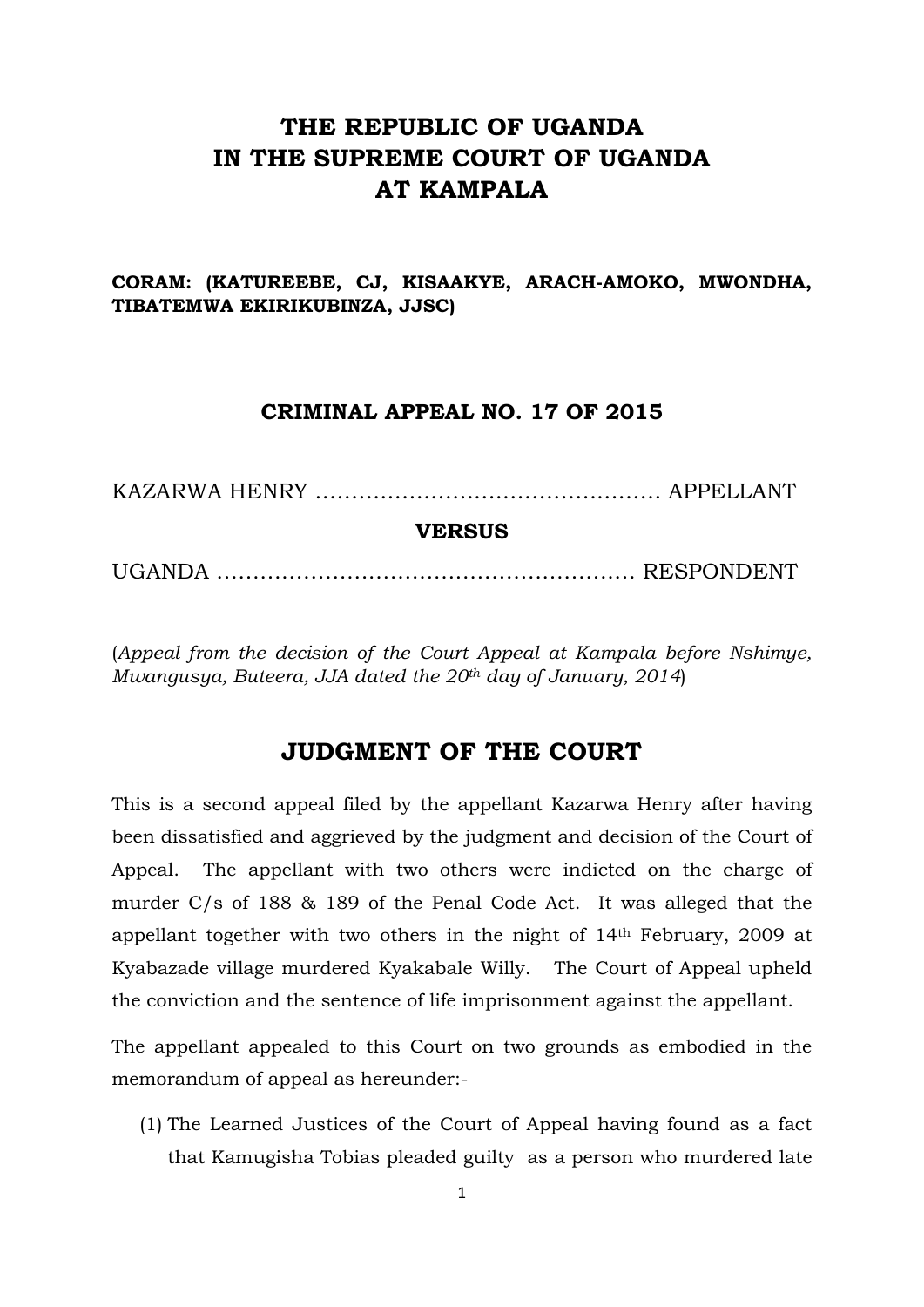Kyakabale Willy on the 14th of February, 2009 at Kyabazala, erred in law in the re-evaluation of evidence thereby wrongly confirmed the appellants' conviction of murder.

(2) The Learned Justices of the Court Appeal erred in law when they failed to re evaluate mitigation of sentence basing on circumstances of the case thereby wrongly dismissed the appellants appeal against sentence of life imprisonment.

The appellant prayed

- (a) that the conviction be quashed and sentence be set aside
- (b) in the alternative the life imprisonment sentence that was imposed against the appellant be reduced.

#### **Background**:

The brief background of the appeal is that on the 14th February, 2009 the deceased was attacked on his way from a bar to his home along Kaguta Road Lyantonde. The postmortem report showed that he died of hemorrhage shock resulting from deep cut wounds. Three people were arrested in connection with murder. These were Nyakahangura Kenneth  $(A_1)$  Kamugasha Tobias  $(A_2)$  and Kazarwa Henry  $(A_3)$ . During the early stages of the Trial A2 pleaded guilty to the murder charge. He was convicted on his own plea of guilty to the murder charge. He was sentenced to life imprisonment. The trial proceeded against the two accused persons the appellant and Nyakahangura $(A_1)$ . They were found guilty of having committed murder and sentenced to life imprisonment. The appellant appealed to the Court of Appeal and the Learned Justices after reappraising the evidence found that his conviction was based on proper analysis of the available evidence by the trial Court. They accordingly found no merit in the appeal and dismissed it.

At the hearing Mr. Rukundo represented the appellant and Ms Lucy Kabahuma Senior State Attorney represented the State.

2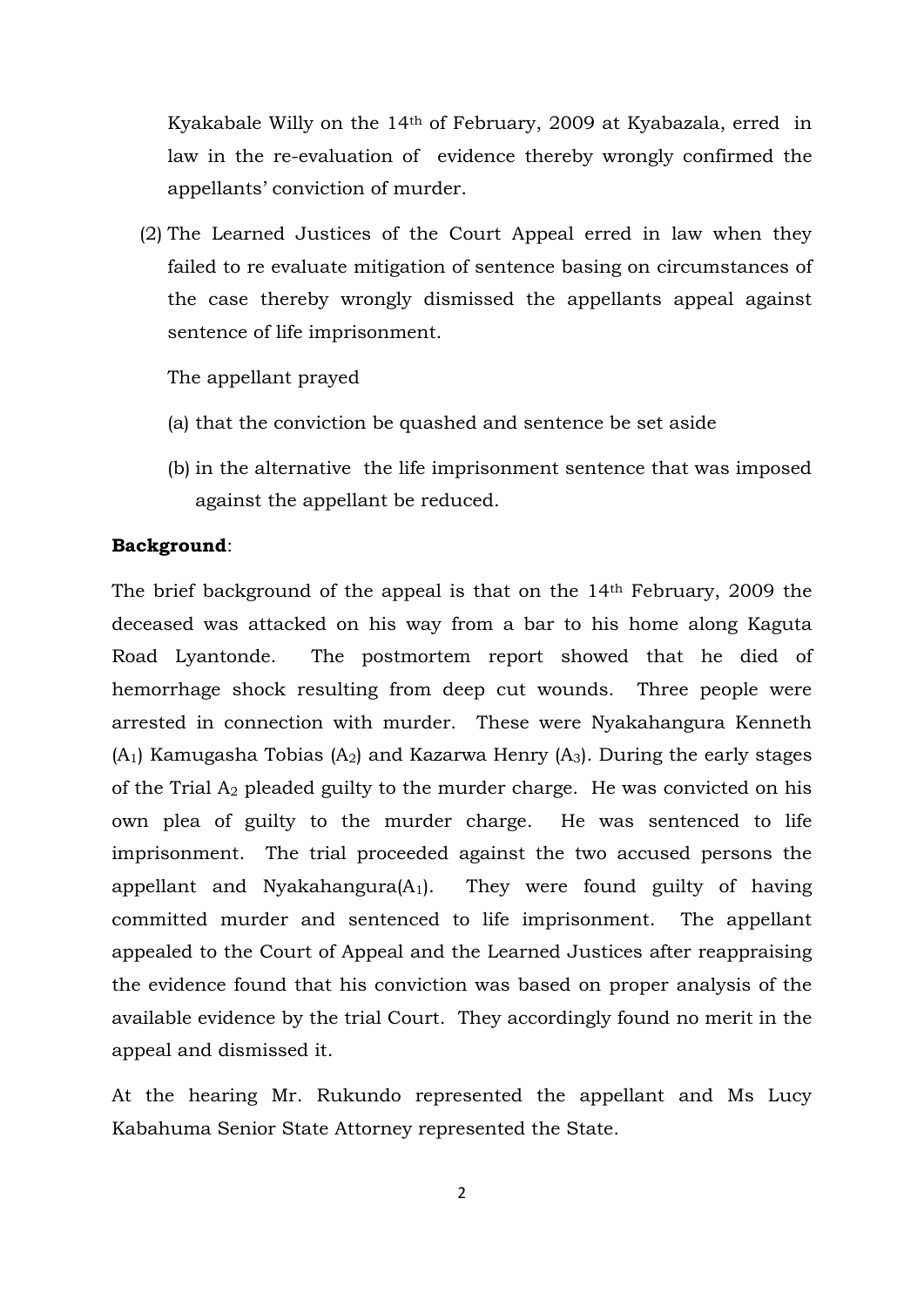Both Counsel filed written submissions which they adopted.

Counsel for the appellant submitted that the prosecution case was mainly premised on dying declaration of the deceased and the evidence of  $A_2$ Kamugisha Tobias who pleaded guilty and was sentenced to life imprisonment. He argued that the Court of Appeal erred in law when after re evaluation of the evidence wrongly confirmed the Appellant's conviction of murder, and yet it found as a fact that Kamugisha Tobias pleaded guilty to the charge of murder of the deceased. He submitted that the Court of Appeal as the first appellate Court had a duty under rule 30 of the Court rules to re-evaluate the evidence and subject it to fresh scrutiny. He argued that it failed to exercise great care when confirming the appellant's conviction. He referred to the testimony of PW3 Basome John where Basome stated:

**"I was at home sleeping at about 10:00 p.m. when I heard an alarm by Ntwale asking us to help saying Ronald's workers are killing us. When I went to where Ntwale was, I found Kyakabale lying down in a farm. I found that he had been cut behind the neck and arm and he was talking. He told him that Kamugisha Tobias had cut him …**

**Then Ntwale, Bayendeza, Nakanjako Jane and himself carried the injured man to Atwijukye's home. That they then rang John Jones asking him to bring a vehicle and they took him to hospital. He again said he did not go to hospital with them among others."**

He submitted that the appellant was disputing the ingredient of participation and he argued that the appellant pleaded alibi in his defence which the prosecution failed to discredit or disprove. There was no assessment by Court to verify whether it is true or false. The evidence of the appellant was not shaken during cross examination. Counsel reproduced the appellant's testimony at page 14 of the proceedings lines  $1 - 30$ 

**"On 14th February 2009 I was at the school working from 8:00 a.m. to 6:30 p.m.. Thereafter I went home. I reached at 7:00p.m. and found my wife Kanyesigye Edvance. I was then served with food**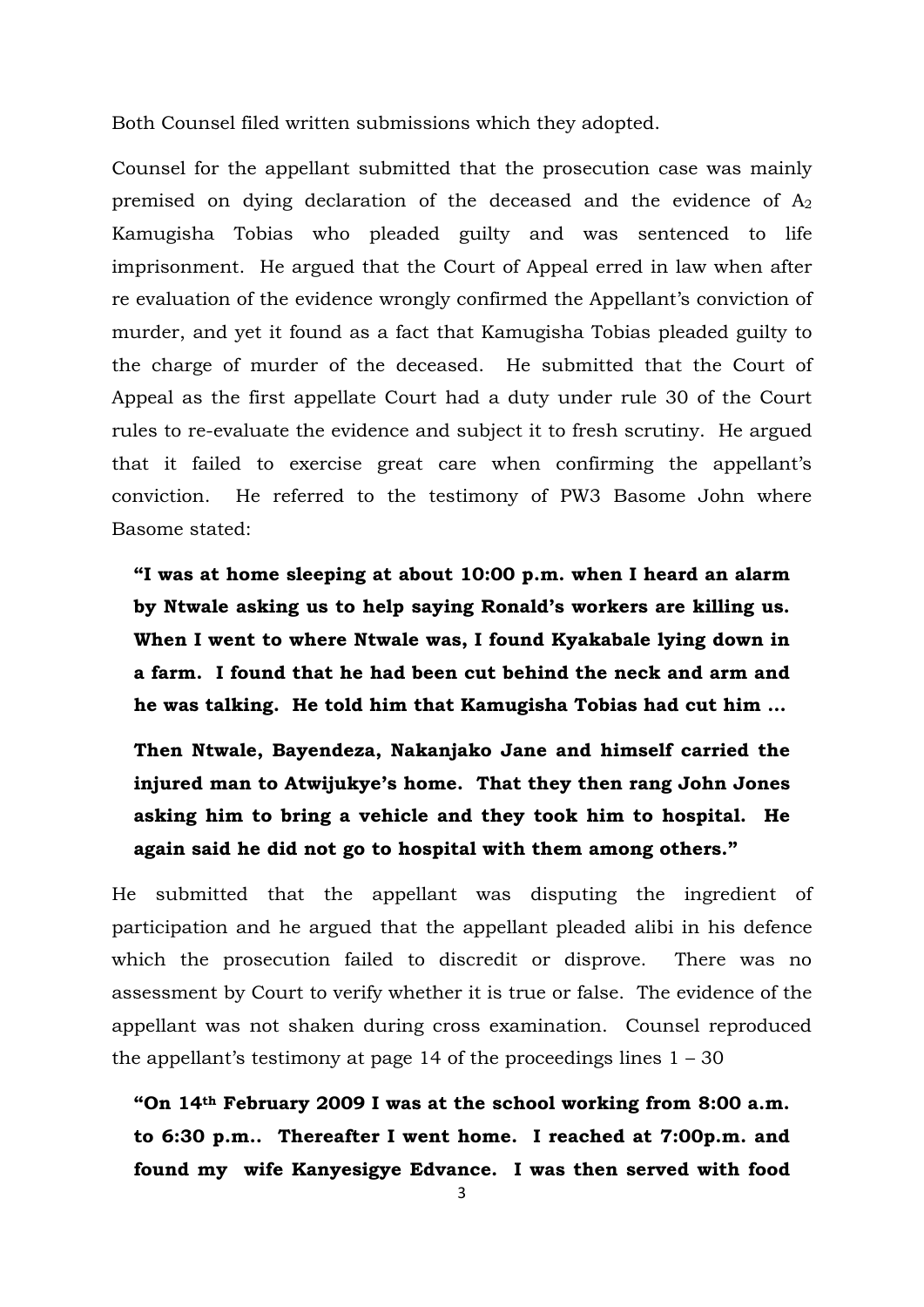**and slept. We were with our child Nayebare Agnes. I slept up to 7:00 a.m. the next day Sunday 15th February 2009. Manager Kiiza Robert came for me to go and wash the cows of Ronald Rutta. I left my wife at home. We sprayed the cows for three hours. I then returned home and was informed that Lubega had called from town. Lubega had caused my arrest earlier on the 12th February 2009 and I do not know his other name, I knew where he stays in town. The arrest was because I had planted trees in the land which was not ours. It is true his brother had instructed us to plant those trees … On the 6th June I lost my child of one month and we took the body to Rukungiri. I decided to stay and construct a house among others. I never went to Rukungiri to hide. I know George Atwijukye he is from the neighbouring subcounty of Kabasomi while he was Nyarusanji. I was arrested on 17th January 2010 a year after.** 

Counsel submitted further that section 11 of the Judicature Act gives the Court of Appeal powers of the Court of original jurisdiction when determining the appeals. S.132 of the Trial on Indictments Act and S. 34 (2) of the said Act gives an accused person the Right of Appeal to Court of Appeal against conviction and sentence on a matter of law, fact or mixed law and fact. He argued further that paragraph (e) of the said provision allows Court of Appeal to vary or confirm the sentence where the appeal is against sentence only. He submitted that the legality of sentence of the entire natural life in prison was not addressed by the Court of Appeal. Counsel cited the case of **Attorney General v. Susan Kigula and 417 others Constitutional Appeal No. 3 of 2005** where he quoted the holding "Not all murders are committed in the same circumstances, and all murders are not necessarily the same in character."

He argued that the issues to be determined on the legality of sentence for life imprisonment are:-

4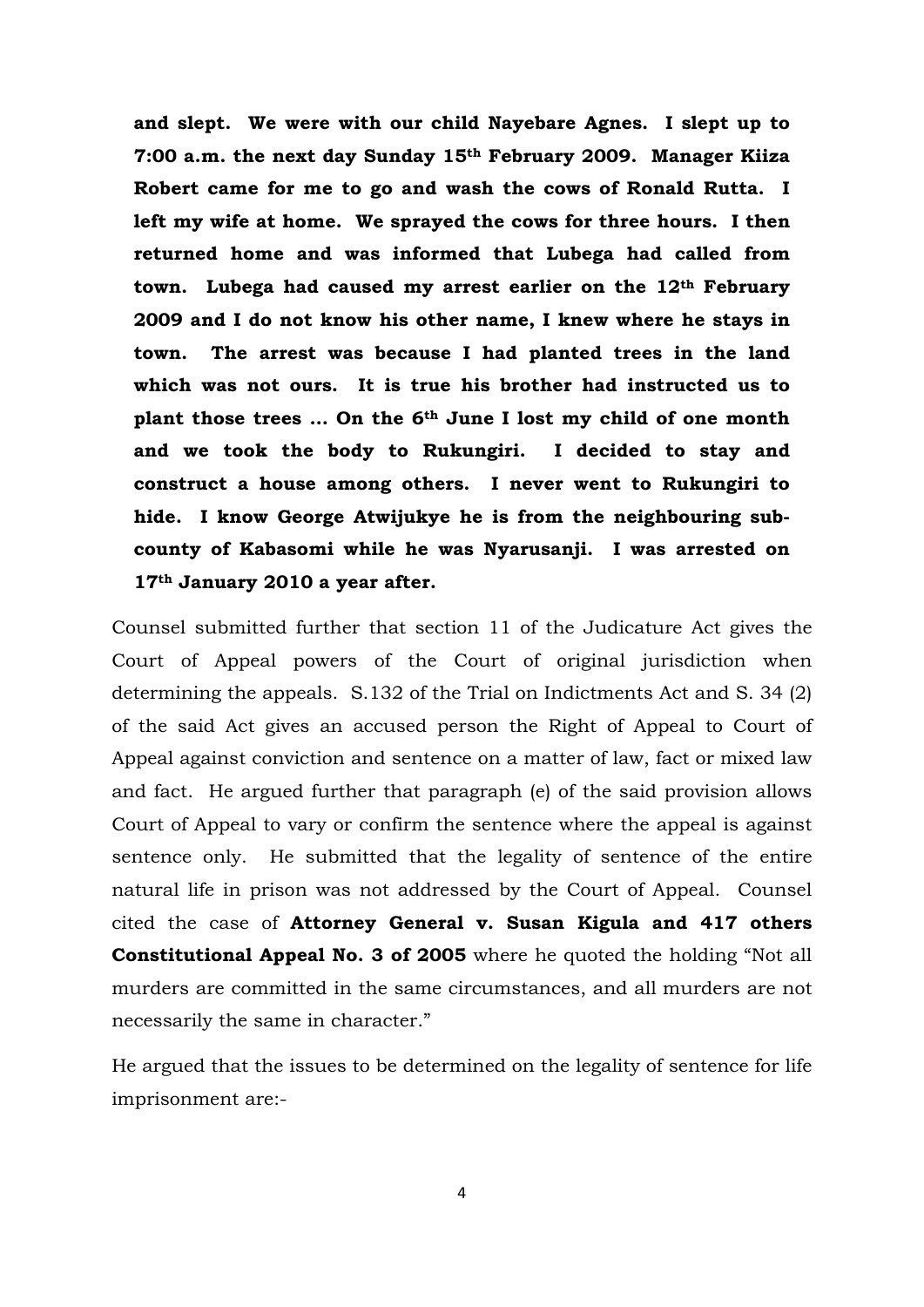- (1) whether it should be like in the case of **Tigo Stephen v. Uganda SCCA No 8 of 2008** which held that life imprisonment means the remaining whole natural life of the appellant
- (2) Whether it should be like in the case **of Livingstone Kakooza v. Uganda SCCA No 17 of 1993** where Supreme Court held life imprisonment in light of S. 47 (7) of the Prisons Act meant essentially a sentence of 20 years imprisonment. He submitted that the Court takes judicial notice of the fact that there was no cross appeal to maintain the sentence of life imprisonment against the appellant. He prayed that the sentence of life imprisonment be set aside and or reduced.

Counsel for the respondent Ms Lucy Kabahuma in reply opposed the appeal and submitted as follows among others. That the Court of Appeal could not be faulted because the Learned Justices referred to rule 30(I) (a) of the Court of Appeal rules. The rule gives them power to re-appraise the evidence on record as the first appellate Court. They exercised their duty citing the authority of **Kifamunte Henry versus Uganda Criminal Appeal No 10 of 1997** she further submitted that throughout the judgment they reappraised as shown from paragraph 20 page 6 of the judgment so it was not true that they failed in their duty. She argued that the Justices of the Court of Appeal referred to the case of **Mushikoma Watete and 3 others v. Uganda Criminal Appeal No 10 of 2000**, to explain the defence of alibi and the need for the prosecution to execute the burden of placing the accused at the scene of crime. At page 11 of paragraph 2 the Learned Justices found that the defence of alibi was considered by the Learned trial Judge and by doing so they executed the duty of the 1st appellate Court of re-evaluating the evidence to make a finding of fact on the evidence available. The Learned Justices of the Court of Appeal, she submitted, went further and said that although the trial Judge did not state clearly that he was considering the appellant's alibi, he actually did consider it and discredited it in his judgment. She argued that the Learned Justices considered the defence of the appellant where he stated that on the night of  $14<sup>th</sup>/02/2009$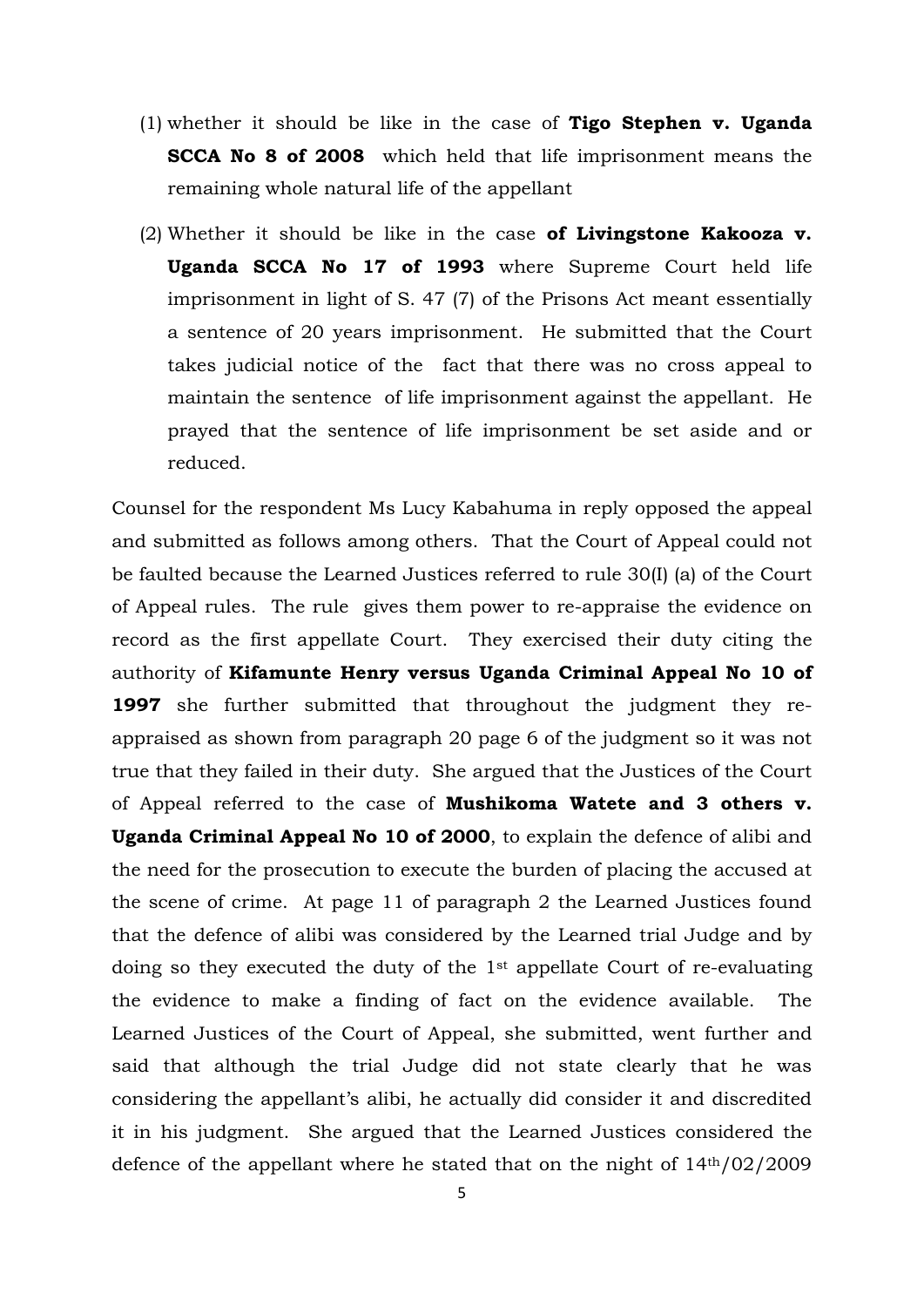he was in Lyantonde and left for Rukungiri on 15/02/2009. They found that his defence of alibi was properly discredited and agreed with the trial Judge. She prayed that the 1st ground be dismissed.

On the 2nd ground Counsel submitted that in the Court of Appeal, there was no ground specifically addressing the variance of sentence. She submitted that at page 4 of the record of proceedings, the appellant's prayer (b) was to the effect that the conviction and sentence be set aside which Counsel of the appellant prayed for at the hearing of the appeal. She further submitted that by the time the Justices of the Court of Appeal passed the sentence they had in their mind Supreme Court Criminal Appeal No 08 of 2009 **Tigo v. Uganda** where it was held that life imprisonment means imprisonment for the remaining life of the convict.

She further submitted that there was no need for a cross appeal, so it was not true that the respondent did not argue in Court of Appeal to maintain the sentence of life imprisonment against the appellant as submitted by the appellant's Counsel.

She prayed that Court finds no merit in the appeal and upholds the conviction and sentence.

Mr. Rukundo for the appellant submitted in rejoinder that Article 28 (3) of the Constitution was infringed upon as the appellant was not given the opportunity to call witnesses to support his alibi among others. He reiterated his earlier prayer.

#### **Consideration of the appeal**

Section 5 (I) of the Judicature Act Cap 13 provides that "in criminal matters in the case of an offence punishable by a sentence of death an appeal shall be to the Supreme Court as follows:

(a) Where Court of Appeal has confirmed a conviction and sentence …. the accused may appeal as of right to a Supreme Court on a matter of Law or mixed law and fact."

6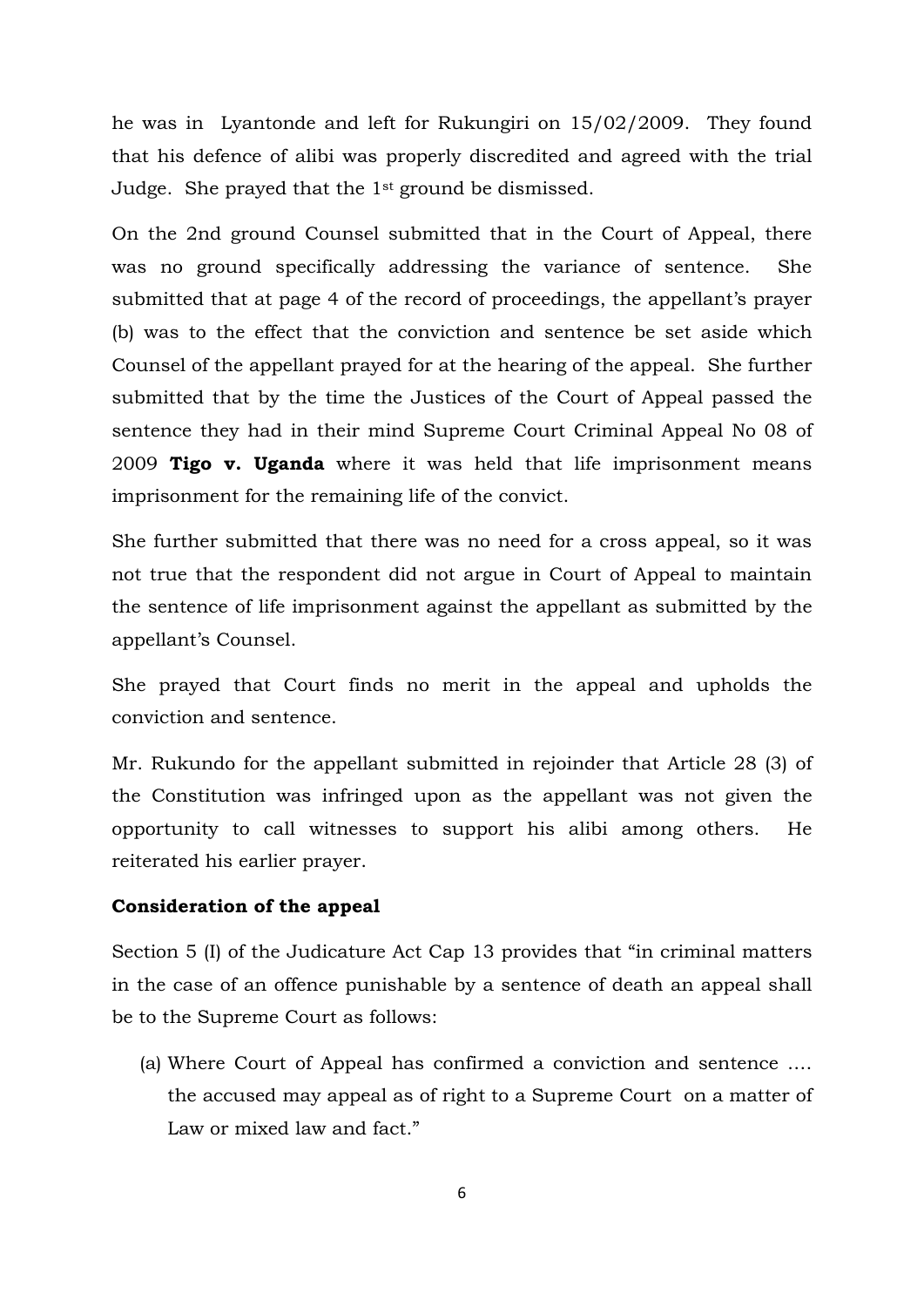Counsel for the appellant faulted the Court of Appeal for failure to properly exercise its duty as the 1st appellate Court. The duty of reappraising the evidence particularly when they found as a fact that Kamugisha Tobias had pleaded guilty to the murder, of Kyakabale Willy. The Court went ahead to confirm the conviction. Rule 30 of the Court of Appeal rules provides

# **"(I) on any appeal from a decision of the High Court acting in the exercise of its original jurisdiction the Court may (a) re-appraise the evidence and draw inferences of fact (b) …..."**

We are alive to the duty of the  $2<sup>nd</sup>$  appellate Court, which is to determine whether the first appellate Court properly re evaluated the evidence before coming to its own conclusion except in the clearest of cases where the first appellate Court has not satisfactorily re-evaluated the evidence, the appellate Court should not interfere with the decision of the trial Court. See (Criminal Justice Bench Book 1st Edn. 2017 pages 283 and 284.

It was apparent that pleading guilty perse by Kamugisha Tobias  $(A_2)$ , and the Learned Justices finding it as a fact does not mean that they failed in their duty of re appraising and evaluating the evidence afresh. From the record the Learned Justices of the Court of Appeal first reminded themselves of their duty as a first appellate Court as provided in rule 30 (I) (a) and (b). The Learned Justices cited and or referred to the case of **Kifamunte Henry v. Uganda** also supra.

The question is whether they exercised their duty properly of subjecting the available evidence **to fresh scrutiny** as the law requires and the authorities cited held. We are compelled to quote among other things what the case of **Kifamunte** held:

**"the first appellate Court has a duty to re hear the case and to reconsider the materials before the trial Judge. The appellate Court must then make up its own mind not disregarding the judgment appealed from but carefully weighing and considering it."**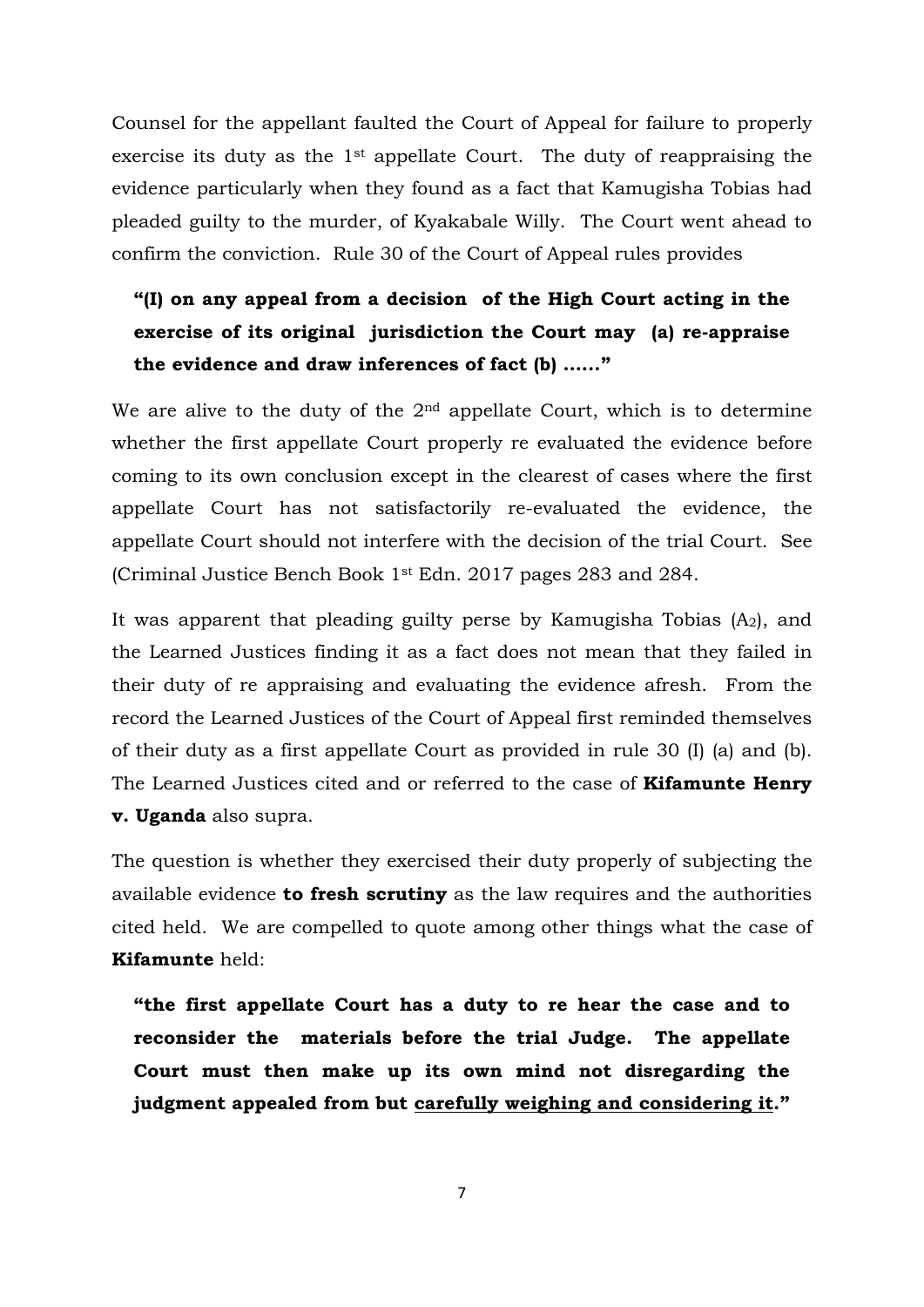The Learned Justices re-appraised as follows at page 6 of the judgment paragraph 20

**" we shall now proceed to re appraise the evidence. The evidence on record is that the deceased and the accused persons lived on the same village. They knew each other. They met in a bar on the day the deceased was killed. The deceased raised alarm when he was attacked and cut. PW3, 4 & 5 answered the alarm. They found the deceased lying in a pool of blood and the deceased told them he had been cut by the three accused persons. PW4 said he had seen the three accused persons run away. According to PW4 there was moonlight and that's how he managed to see them. The learned trial Judge analysed the evidence of the dying declaration and found it consistent and reliable. He also found that the dying declaration was corroborated by the witness who reported that he saw the three accused persons and there was moon light which enabled him to identify them."**

PW4's evidence was briefly to the effect that on the material night he was in a bar with his wife Jane Nakanjanko (PW5), Kyakabale deceased and left at 10:00 p.m. but left the deceased in the bar. After about 30 minutes they heard an alarm from the road. They woke up and called Kyakabale's wife and run towards the direction the alarm was coming from. It is not clear why they had to call Kyakabale's wife before they knew where the alarm was coming from? He said they found the deceased lying down and his assailants had run away. He saw the accused persons and that they were three Kenneth, Kazarwa and Kamugisha. He said there was moon light and that was how he recognised them. He said the deceased was still talking and had told them that it was Kazarwa, Kenneth and Kamugisha who cut him. He said that there were land wrangles between the two bosses George Atwijukye and Ronald. He took the deceased to George's home together with PW3, Jane Nakanjako and the widow of the deceased. They then went to Kaguta Road and called John Jones. When John Jones delayed he (PW4) went on foot to Lyantonde and took Kyakabale to hospital. While still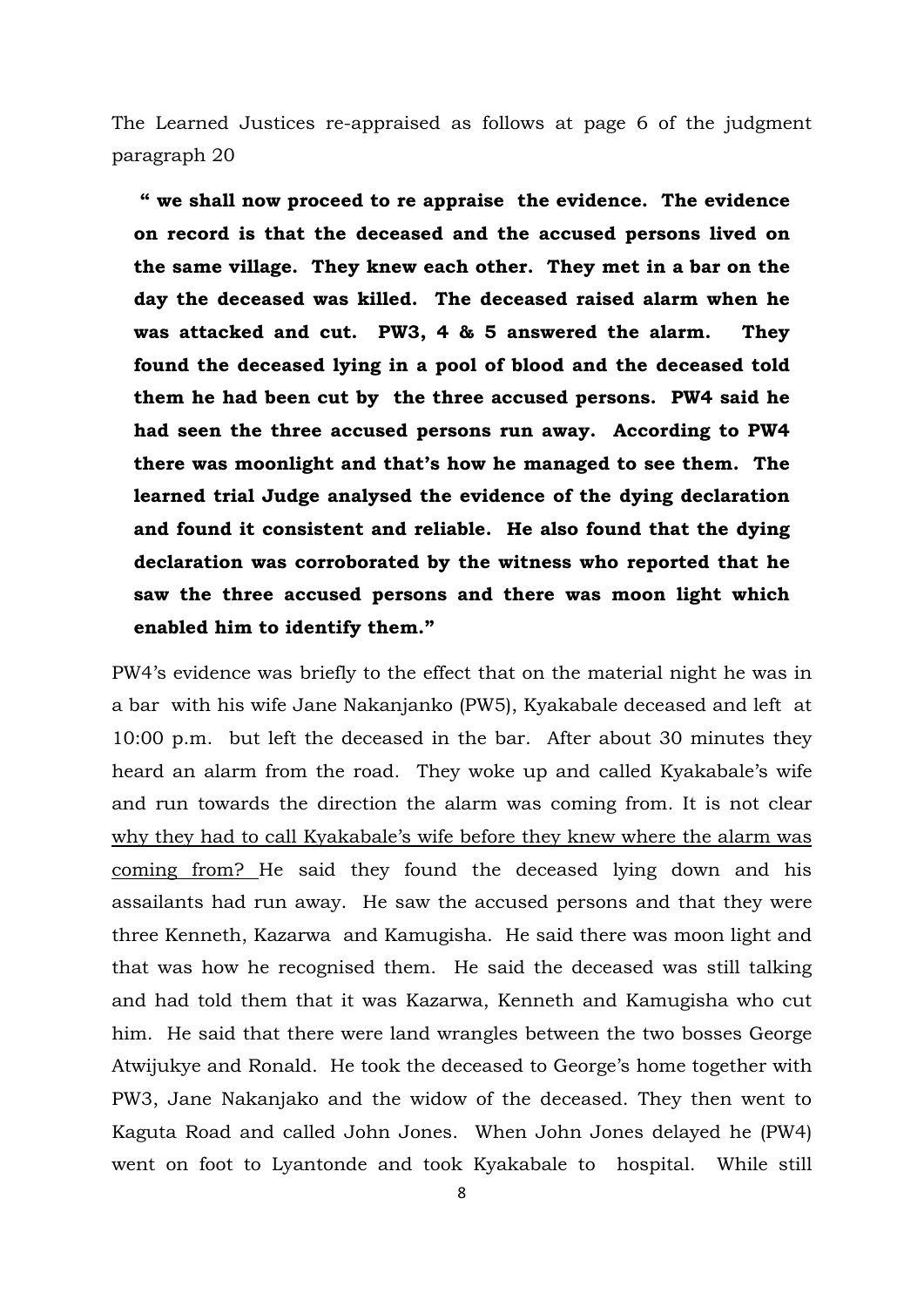treating the deceased at 6:00 a.m. he died. During cross examination he said they had drank waragi from the bar since 7:00 p.m. and they were just chased away by the owner of the bar PW6 at 10:00 p.m. He said they did not get drunk and the scene of crime was between a forest, thick and tall bush. He further said that he saw the accused persons but they were running away and they were in a distance of 10 meters from him. He also said the accused persons found them in the bar and Kenneth was holding a panga. He said he answered the alarm by running and sounding an alarm too.

PW3 testified that he was at home and heard the alarm by PW4 asking them for help saying that Ronald's workers were killing them. He went where Ntwale (PW4) was and found Kyakabale lying down in a farm. He saw that he had been cut behind the neck and arm and he was still talking. He told him that Kamugisha Tobias had cut him. He said he knew Kazarwa Henry as a resident of Kaguta Road.

PW5 said that on the material day 14th February 2009, she went to drink at 6:00 p.m. with her husband PW4 with the deceased. She said that she knew Kazarwa because he worked with Ronald. She said that while at the bar two men came with a panga and sat on the veranda. The men left them there. That she and her husband PW4 left the deceased at the bar drinking, since they were drunk and the bar was going to close. She stated they were drunk though they could walk properly. When they reached home and were going to sleep they heard an alarm of Kyakabale saying people were killing him. They woke up and went with the wife of the deceased. She said they found him when he had been lifted and being brought to his bed. A lot of blood was flowing from the wounds. The deceased said it was Kenneth, Kazarwa and Tobias who cut him with a panga. She said there was a grudge between Ronald and George and the people who cut him worked for Ronald. The deceased was an employee of George. She stated she didn't know the two men who had a panga and she has never seen them again.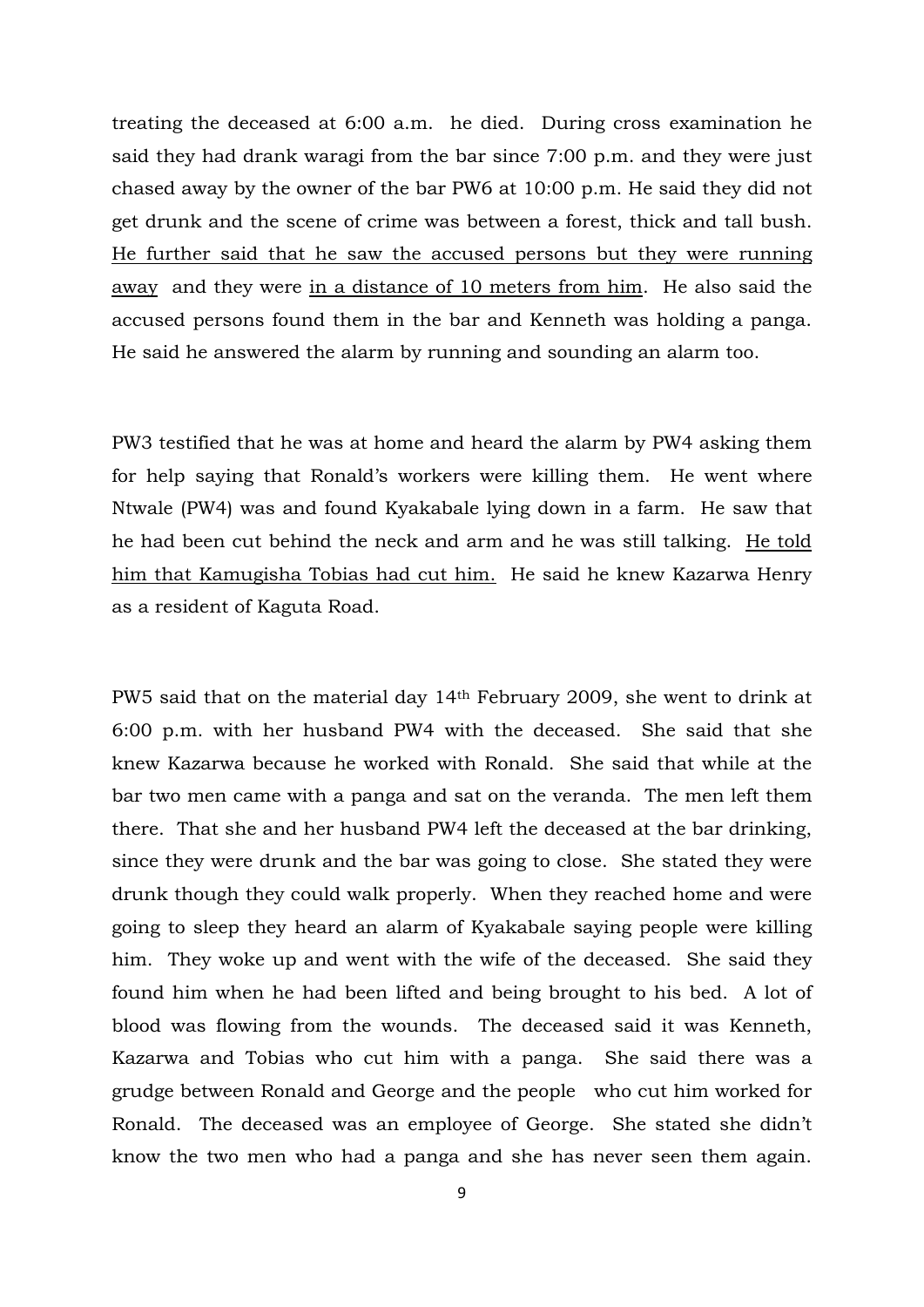She could not recognize them. She said she didn't know if PW3 was there as he found when the deceased was being taken away.

PW6 testified among others that on the 14th February 2009 at around 7:00 p.m. she found Kyakabale (deceased) PW4 and PW5 drinking in her bar. She served them with alcohol (booze) after which they left. After two hours PW4 and Bayendeza came and asked her for a phone to contact his boss saying that Kyakabale attacked but was not yet dead.

The learned Justices found that there was corroboration of the dying declaration in the testimony of PW4 on the identification of the appellant and the two co-accused persons at the scene of crime. They believed that PW4 had seen the appellant when he (PW4) answered the alarm by the deceased and had seen them earlier on the same night in a bar. They didn't accept Counsel for the appellant submission to the effect that the dying declaration was not corroborated.

We find the evidence as summarised herein above full of inconsistencies and contradictions from the start. PW3 said that the deceased told him that it was Kamugisha who cut him. PW4 stated that he told him that it was the three Kamugisha, Kenneth and Kazarwa the appellant. Indeed as Counsel for the appellant submitted if the two were in the same place one heard that it was Kamugisha and the other said it was the three of them how could that inconsistence be minor? Be that as it may it was important that the evidence of proper and correct identification was re-appraised and subjected to fresh scrutiny. PW4 stated that, there was moon light which helped him to recognize the appellant and the two co-accused persons. And that he saw the appellant and his co accused/convicts in 10 meters distance running away from the scene of crime. The scene of crime was between a forest and tall bush which was thick. He said he was coming running also sounding an alarm.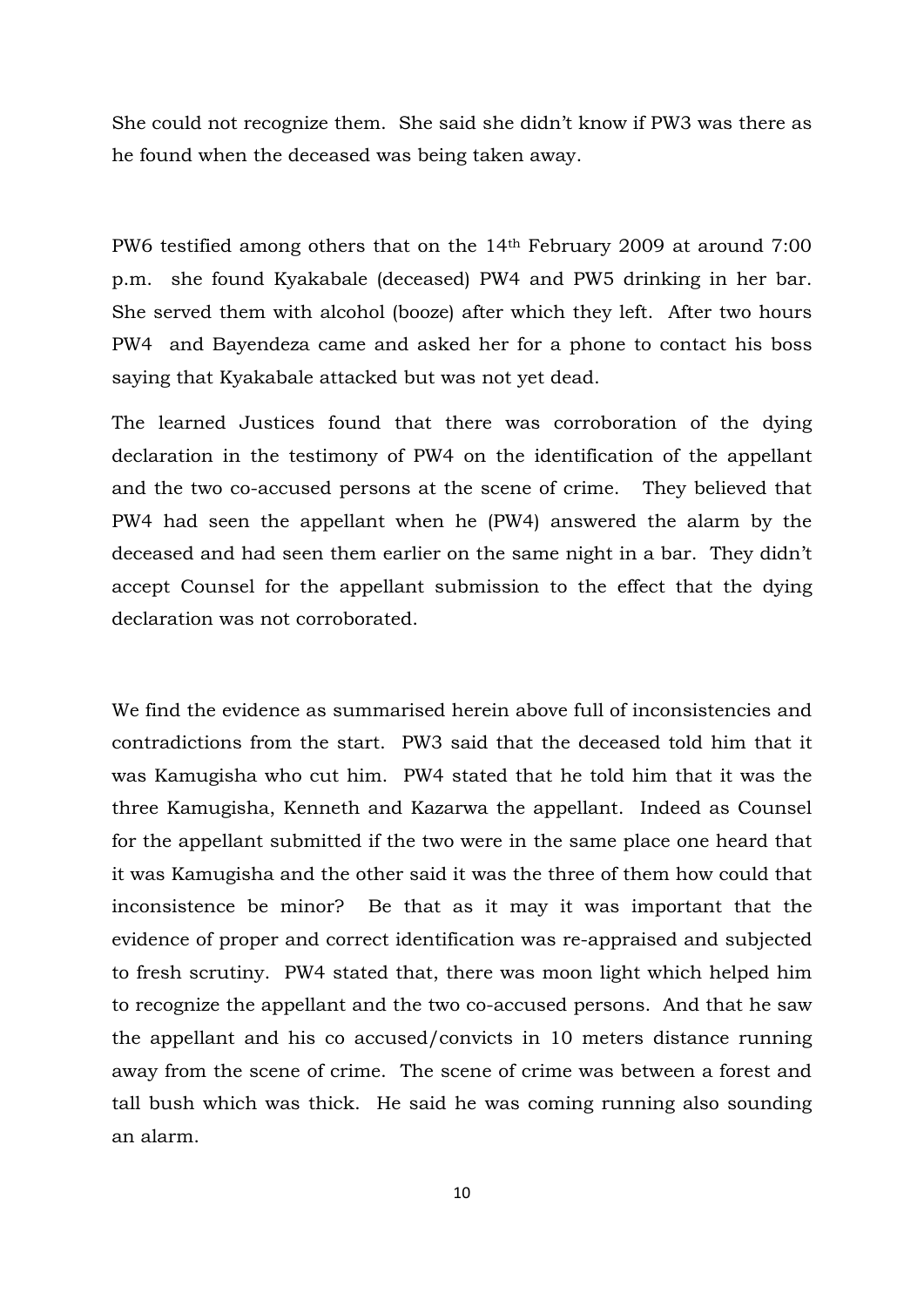PW5 testified that while they were drinking two men came with a panga and sat on the veranda. She said she didn't know them and could not recognize them even in court and she has never seen them again.

PW4 said that the appellant and the two co-accused found them in the bar. To begin with PW4 and PW5's evidence fundamentally differ in that PW4 said the two men found them there. That Kenneth was holding a panga and he didn't say who the other one was and what he was wearing. PW5 said that two men not three came and left. PW6 who came to serve alcohol (booze) had not come. It is difficult to believe that the appellant was in company of PW4 and PW5 basing on that evidence. It casts a lot of doubt on our mind. There is no evidence showing that the appellant drunk together with PW4 and PW5 as PW4 alluded in his testimony.

But even if the evidence was there which was not the case the evidence available fell short of strengthening the prosecution case to the required standard.

This case depended upon correct and proper identification of the accused person devoid of mistaken identify when the conditions were difficult. It also partly depended upon circumstantial evidence.

The Learned Justices said **"we do not accept the submission of Counsel for the appellant that the dying declaration was not corroborated by any other evidence. We find that the dying declaration was sufficiently corroborated**."

We have to point out that when Ntwale (PW4) testified, he said he heard the alarm from the road, it was only when they reached the scene of crime that they knew it was Kyakabale. While PW5 his wife said they heard Kyakabale raising an alarm and they went and woke his wife up, PW3 said he heard PW4 sounding an alarm saying Ronald's workers are killing us. None of them i.e. PW4 and PW5 was with the deceased when all that was going on.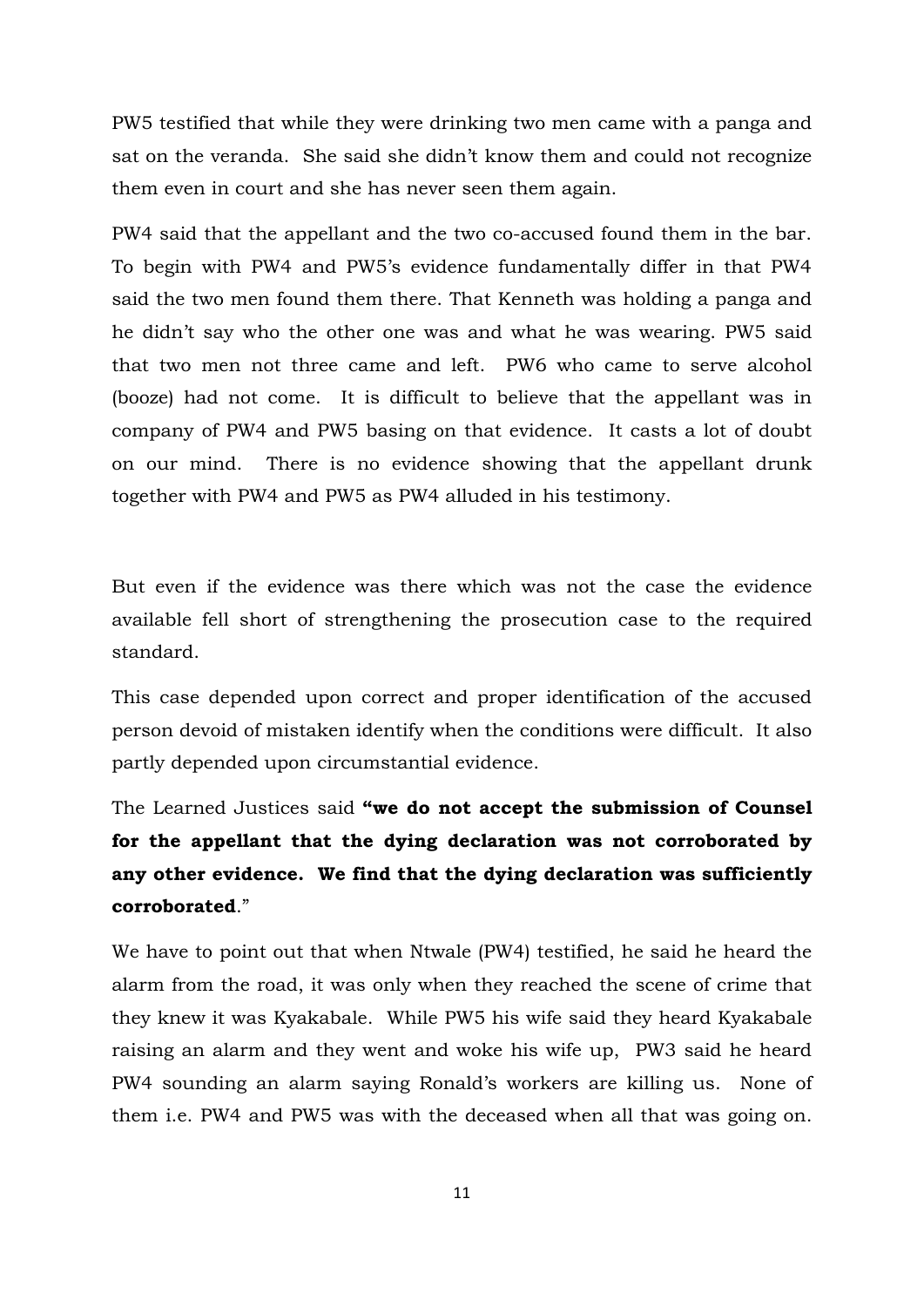The evidence is inconsistent in that each witness heard his or her own version so there was no way it could be relied upon.

The appellant claimed that there was moon light which helped him to recognize the appellant, but this was moonlight amidst a forest and thick tall bush. It was not stated how bright it was. The Court of Appeal clearly stated when reappraising the evidence that there was moonlight and the three accused persons who included the appellant were known to PW4 as they were on the same village. The appellant had been with PW4 and PW5 that evening in the bar. As stated earlier the conditions favourable for proper and correct identification were completely lacking. The moonlight perse and the distance PW4 recognised the appellant and the time he spent observing them made it dangerous to convict and confirm the conviction against the appellant. The trial Judge and the Learned Justices of the Court of Appeal did not first caution themselves on the danger of mistaken identity.

The conditions prevailing cast doubt in our mind as to whether the moonlight was sufficient as to pierce through the tall thick bush and forest where PW4 alleged to have recognised the accused persons running from the scene of crime. The evidence doesn't avail the length of time PW4 spent observing the appellant running away. In fact earlier in his testimony PW4 had stated that they found when they had ran away.

It has been reiterated time and again in a series of decisions by this Court and its predecessors, that where prosecution is based on evidence of a single identifying witness the Court must exercise great care so as to satisfy itself that there is no danger of basing conviction on mistaken identity.

See **Abdulla Bin Wendo and another v. R [1953] EACA 166 , Roria v. Republic [1967] EA 583, Abdalla Nabulere & Another v. Uganda Cr. Appeal No 9 of 1978** (**un reported) Moses Kaona v. Uganda Cr. Appeal No 12 of 1981 (unreported) and Bogere Moses and another v. Uganda Cr. Appeal No I of 1997 (un reported**).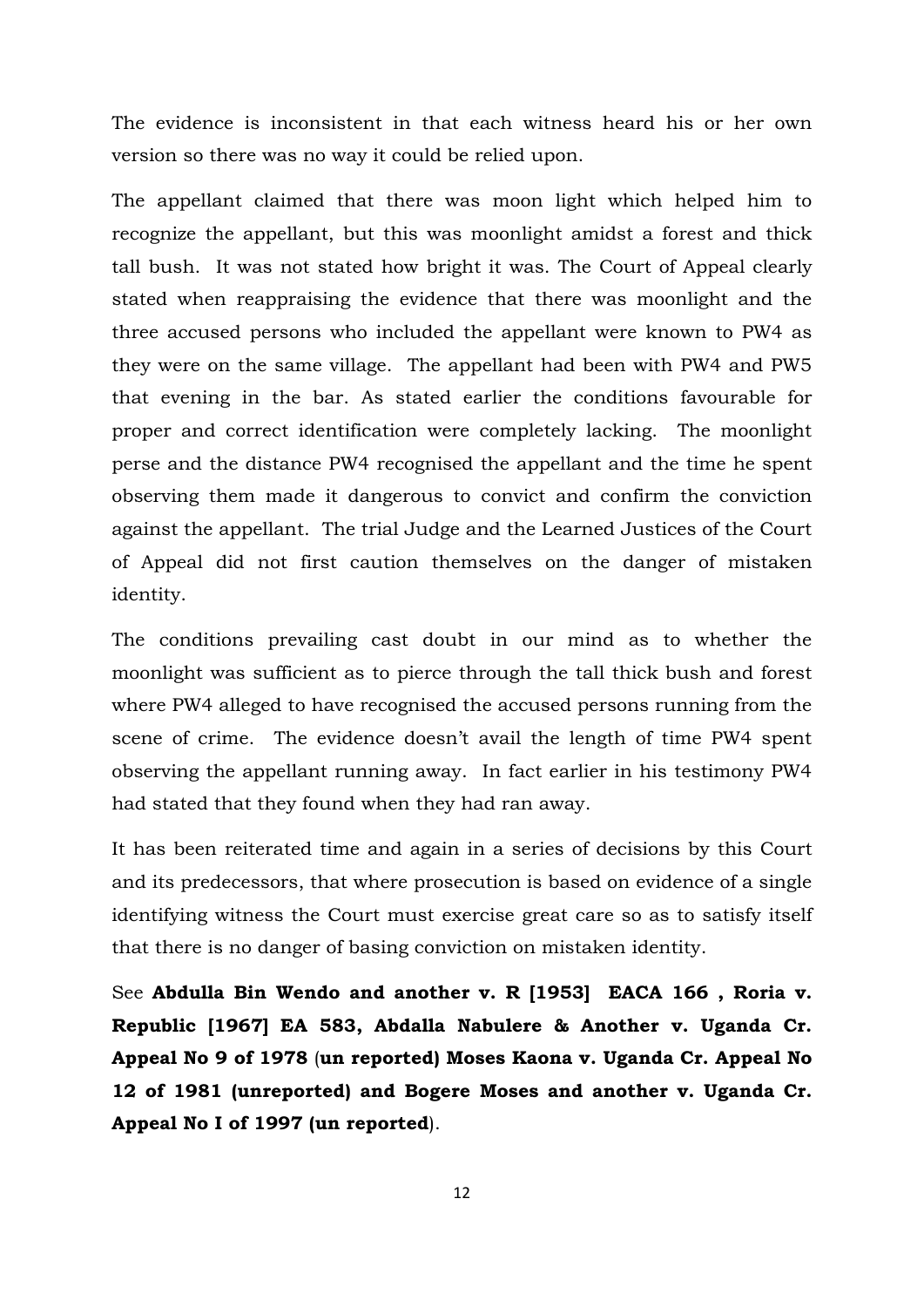It was stressed in the case of **Abdulla Nabulere and another v. Uganda supra**, that **"apart from light during the incident, and familiarity of the assailant to the victim, other factors, such as distance between them, the length of time, the victim had to observe and even the opportunity to hear the assailant are factors to look out for.** The Court said **"All these factors go to the quality of the identification evidence. If the quality is good the danger of mistaken identity is reduced but the poorer the quality the greater the danger. When the quality is good as for example, when the identification is made after a long period of observation, or in satisfactory conditions by a person who knew the accused before, a Court can safely convict even though there is no other evidence to support the identification evidence, provided the Court adequately warns itself of the special need for caution."** (Emphasis is ours)

In the case of **Isanga Lazaro, Amuza Kimbugwe, Ngobi Mutoigo v. Uganda Criminal Appeal No 10 of 99 (SC)** it was said:-

**We think that the aforesaid is even more compelling where the prosecution is based on a dying declaration even if the declaration is repeated to several witnesses.**

In the instant case the evidence of moonlight came out from PW4 alone who stated that he saw the accused persons run away 10 meters from where he was. There was no other source of light. None of the witnesses said that they heard the deceased mention the name of the appellant at the time of the attack. But even if the deceased had done so, it could not lessen the legal requirement for caution to ensure that the identification evidence is such as would not leave possibility of mistaken identity before convicting. Indeed there is no indication that the learned Justices and also the learned trial judge considered the quality of the identification evidence as contained in the deceased's dying declaration as above analysed. If they had exercised caution they would have recognized that the identification of PW4 was prone to mistaken identity for various reasons. Firstly there was virtually no time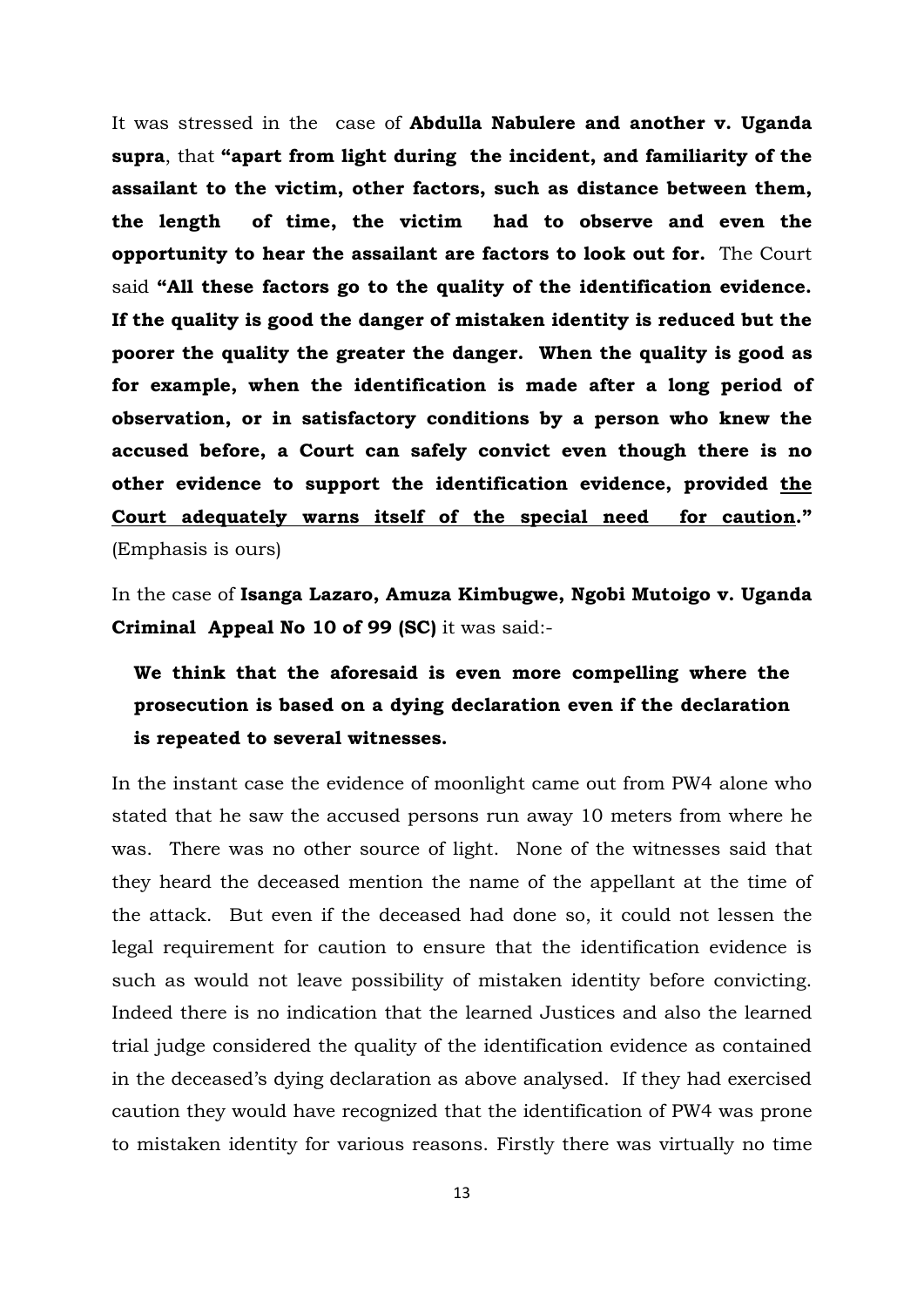to positively and correctly identify the appellant because of the distance from which he alleged to have observed the accused persons whom he said were running away.

Secondly the natural vegetation surrounding the scene of crime where the deceased was attacked which was not favourable at all as earlier said.

Thirdly the kind of light available and fourthly, the unreliable evidence of PW4, PW3 and PW5, fifthly, the presumption that Ronald's workers were killing them even before they had identified the attackers.

There was no other evidence from the prosecution like evidence of an investigating officer.

It is apparent therefore that the Court of Appeal did not re-evaluate the evidence which it accepted as corroborative of the dying declaration. This is clear from the whole judgment. It is not enough for Court to merely remind itself of its duty as a first appellate Court and citing the provisions of the court Rules as the learned Justices did and also citing an authority or authorities to that effect. The reappraising has to clearly come out by analyzing afresh the whole evidence and subject it to fresh scrutiny as it's clearly stated in many authorities including the Kifamunte case Supra.

The Court of Appeal referred to the **Supreme Court decision in Criminal Appeal No. 9 of 1987 Tindigwihura Mbahe v. Uganda** where it was held among others-…

**"evidence of dying declaration must be received with caution because the test of the cross examination may be wholly wanting; and have occurred under circumstances of confusion and surprise; the deceased may have stated this inference from facts concerning which he may have omitted important particulars for not having his attention called to them. Particular caution must be exercised when an attack takes place in darkness when identifications of the assailant is usually more difficult than day light.**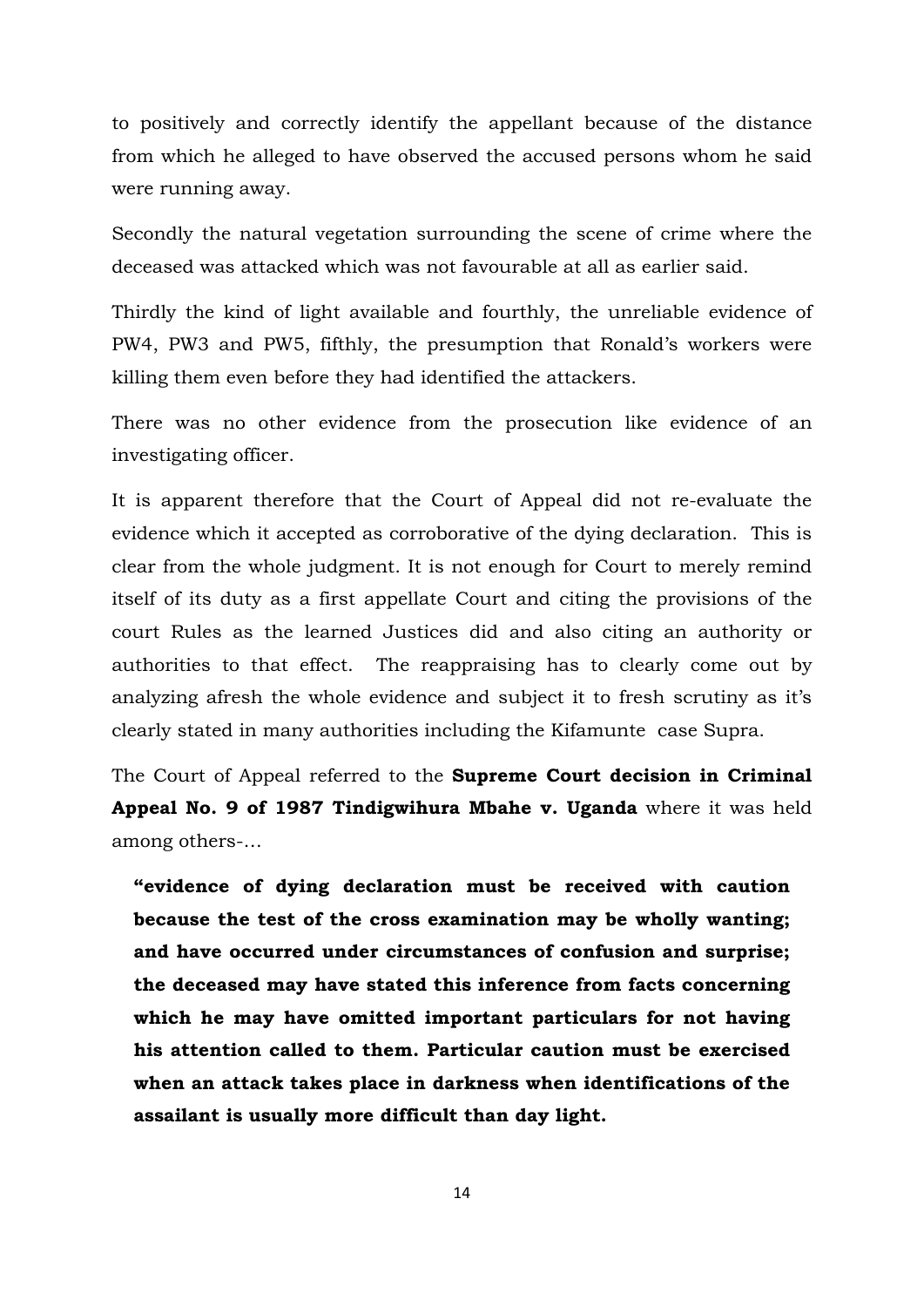**The fact that the deceased told different persons that the appellant was the assailant is evidence of the consistency of his belief that such was the case. It is not guarantee of accuracy. It is not a rule of law that in order to support a conviction, there must be corroboration of a dying declaration as there may be circumstances which go to show that the deceased could not have been mistaken. But it is, generally speaking, very unsafe to base a conviction solely on the dying declaration a deceased person, made in the absence of the deceased and not subject to cross examination unless there is satisfactory corroboration."**

### **Also see (Okoth Okale and others v. Republic [1965] EA 55 and Tomas Amukono v. Uganda [1978].**

It is clear from the passages as reproduced in this judgment from the court of Appeal judgment, that the evidence of the dying declaration was treated like evidence of a single eye witness who appeared before court and there was an opportunity to subject him to thorough questioning with a view of testing the veracity of his evidence. But as was held in the Nabulere **Abdulla case** supra even in a case of an eye witness who testifies in court more caution has to be taken.

The learned Justices after citing and quoting the **Supreme Court decision in Criminal Appeal No. 10 of 2000. Mushikoma Watete and 3 others v. Uganda**, found that the appellant's defence of alibi was considered by the learned trial Judge in his judgment. They also found that the judge analysed the evidence and made a finding although he did not state that he was dealing with the defence of alibi.

Again here the Court of Appeal judgment shows that the Learned Justices based the finding on isolated evaluation of the prosecution evidence alone as the trial Judge did, which was contrary to the decision it cited of **Bogere Moses and Another v. Uganda (SC) Criminal Appeal No I of 1997** (unreported). It was held among other things that, "**Court must base itself upon the evaluation of the evidence as a whole. Where the prosecution**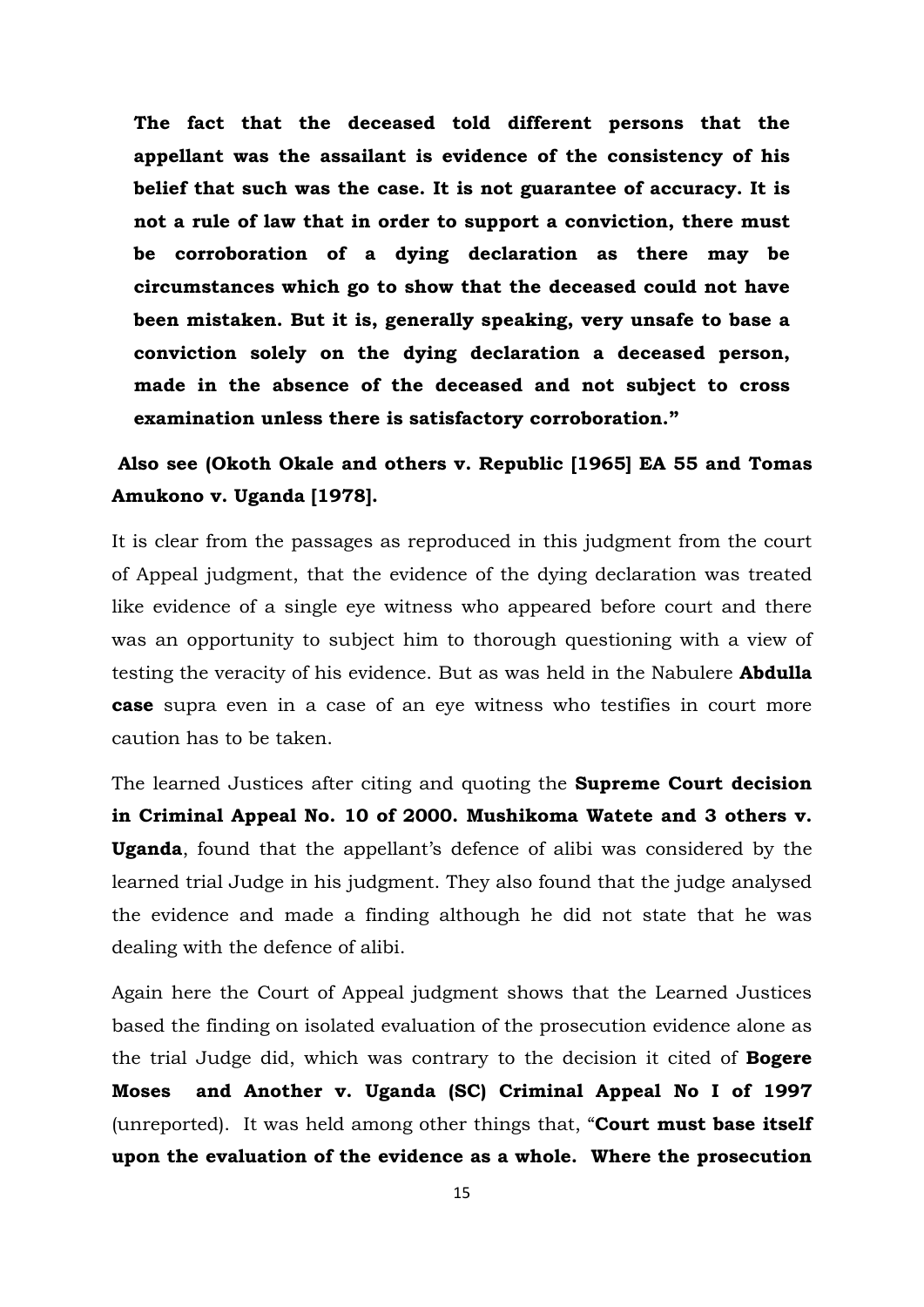**adduces evidence showing that the accused was at the scene of crime and the defence not only denies it, but also adduces evidence showing that the accused person was elsewhere at the material time. It is incumbent on the Court to evaluate both versions judiciously and give reasons why. … the other version is accepted ….."**

The Learned Justices of the Court of Appeal believed the prosecution evidence that the appellant was in a bar of PW6 together with PW4. PW6 was the owner of the bar and she told Court that after PW4 and PW5 had left about half an hour after, PW4 came back and asked for a phone and told her that Kyakabale had been attacked. PW4 also said that they had left Kyakabale drinking. So when PW3 testified saying that he heard PW4 making an alarm and saying that Ronald's workers are killing us, who was PW4 referring to when he said he had already reached home and were going to sleep but at the same time he made the alarm in plural. He used the words "killing us." This evidence casts doubt on the prosecution case. According to PW4 and PW5's evidence it is clear that they were the last persons who were with the deceased in the bar. The evidence of PW3, PW4 and PW5 was unreliable because of the inconsistencies.

The appellant said at that time he was at his home sleeping. He gave a full account of where he was on the 14th February 2009. He stated he was at the school working from 8:00 a.m. to 6:30 p.m. He went home thereafter and was served with food by his wife Kanyesigye Edvance and slept. The next day 15th February 2009 he went to wash Ronald's cows and he left his wife at home and went with one Robert who came for him. He sprayed the cattle and came back home after 3 hours. When he came back home he was informed that one Lubega had called him from town. He said Lubega had caused his arrest earlier on  $12<sup>th</sup>$  February 2009 because the appellant had planted trees on land which did not belong to them. When he saw police come to his home, instead of waiting to be arrested for nothing he went back to the school where he worked earlier in the day. He thought the Police had come to arrest him again. He said he went back home after doing his work at school. He stated he lost his child on 6th June 2009 and took the body to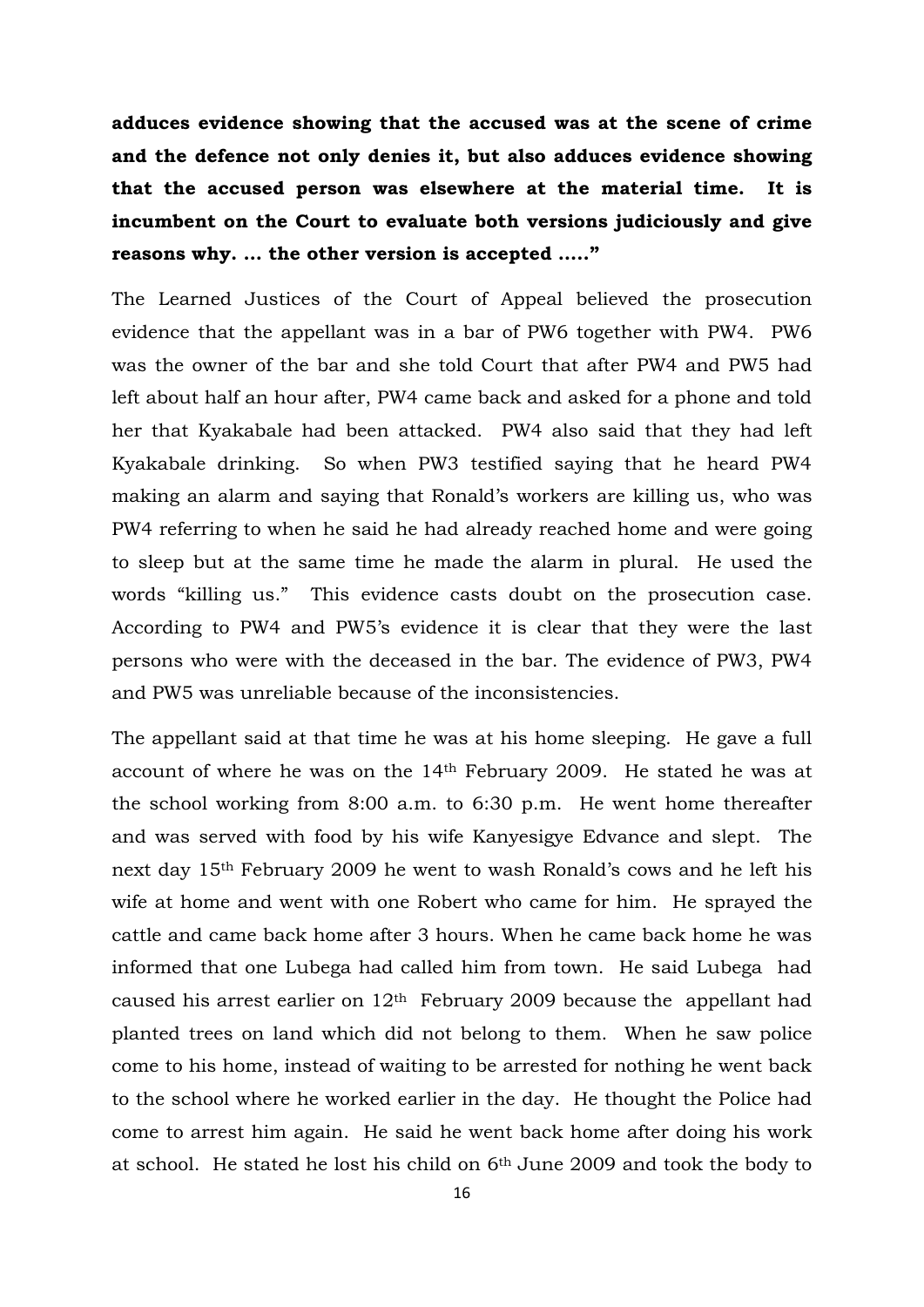Rukungiri. He decided to stay and construct a house. He denied that he went to Rukungiri to hide. He denied having killed Kyakabale. He said he was arrested on 17th January 2010 at the Police Post at, Kiyenje where he had gone to stand surety for his cousin brother. He was driven to Ntungamo and he was asked about the death of Kyakabale which he denied knowledge of.

DW3 was the appellant's wife Kanyesigye Edvance who testified that by the time Kyakabale was attacked on the 14th Feb. 2009 they were at their home sleeping with her husband. She said the appellant earlier went to work on that day and he did not move out at night when he came back from work until 6:00 a.m. on the 15th Feb. 2009. He went to spray cows where he used to work. Then he returned about 9:30 a.m. and they sat on their veranda. She further stated that their house is by the road side and while there Policemen came to their home. The appellant walked away and the police arrested her. She said they lost a child in June 2009 and went to the village to take the body and the appellant stayed there as he was building a house. She testified about the wrangles between George and Ronald because of Kyakabale (deceased) who had cut Ronald's banana plantation. Kyakabale was charged in Court. That Ronald and George were fighting over land. She said sometimes she would take materials in the village and would find her husband (the appellant).

PW11 D/CPL No. 35170 Mugisha Albert testified that on 17th February 2009 while attached to Lyantonde Police Post he was requested by D/CPL Mwesigwa to go with him to conduct a search at Nyakahangura's home on Kaguta Road. He said he had seen the appellant in Lyantonde and he did not remember recording a statement from him before. That he remembered Lubega Frank complaining but he did not know if the complaint was against the appellant. It was a land complaint of malicious damage, criminal trespass etc. but he did not recall many details.

PW10 was D/CPL No 21293 Francis Mwesigwa. He was with DPC and while investigating the murder at Kyabazaala village as they were moving towards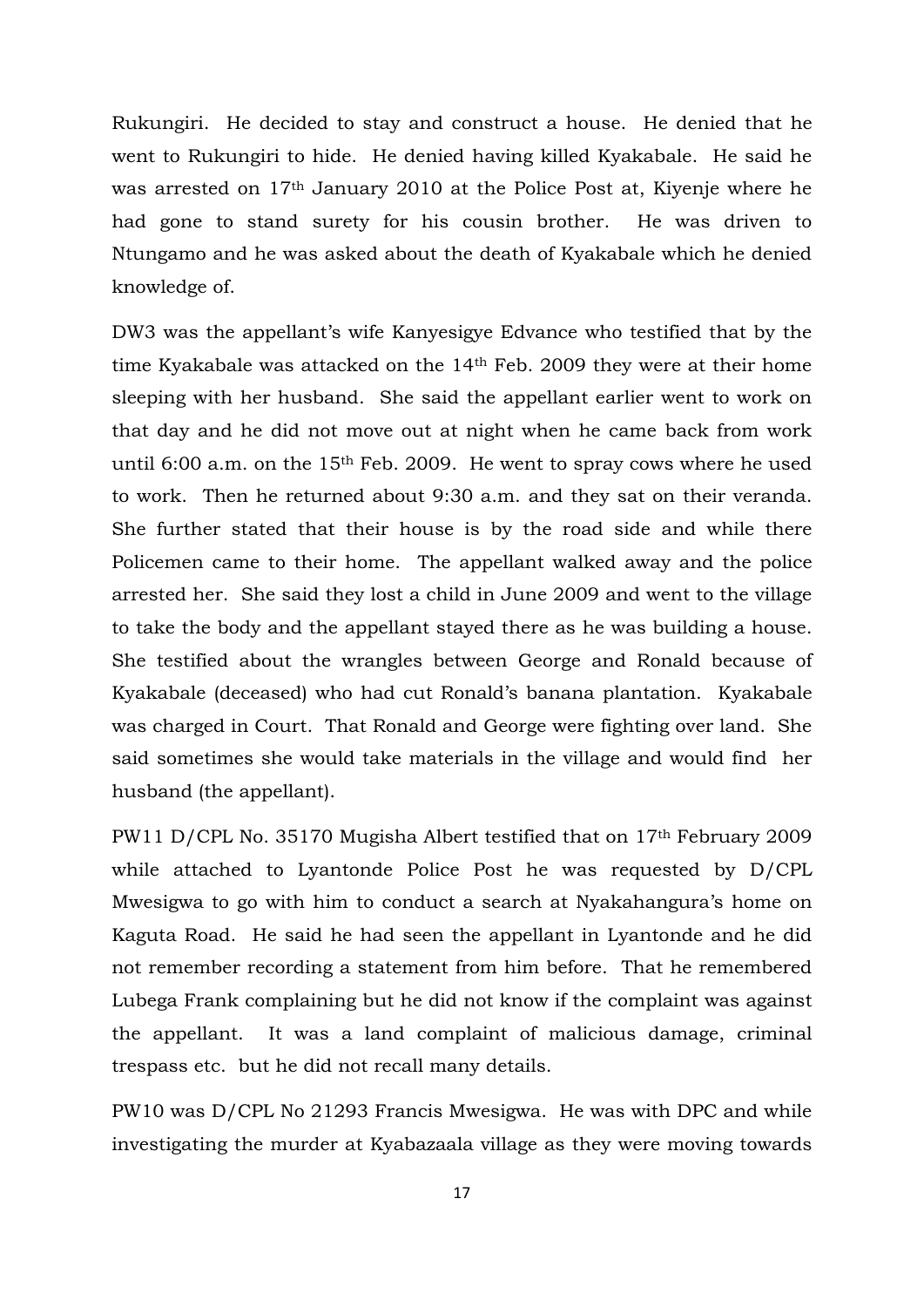the scene, they reached the home of one of the suspects (Appellant's). He further stated that when they stopped the appellant started running away. The police gave chase but to no avail. He said that before then John Jones had complained about the appellant as the head worker of Lutta with whom they were wrangling. He said he had earlier handled the case of the workers of the two people fighting where the deceased's house was attacked and his windows broken until he locked himself in the house and was rescued by police.

From the evidence above there was no evidence to disprove that he was not in his house in Kyabazaala Kaguta village Road as indeed confirmed by DW3. There was no evidence from the prosecution that he never lost a child in June 2009 though this was not material or relevant to the alibi since it occurred long after the offence had been allegedly committed by the appellant. We concerned that the learned Justices of the Court of Appeal said in the judgment that **the appellant does accept that he was in the area where the offence was committed on 14th- 2- 2009.** We have to point out that the issue is about **"scene of crime"** Scene of crime cannot be enlarged to mean an area. This was a statement by the Court not supported by evidence on record. The many decisions available including the Bogere case cited supra, by the very Court of Appeal the focus was on scene of crime not area of crime. If a murder is committed in Kampala District, it would be too far fetched to say that a suspect has been put at the scene of crime because he or she too was in Kampala District or area of that time. The Learned Justices went on to say**, "the following day 15th-Feb-2009, he was washing spraying cows in the same area."** This was not the scene of crime. It was clear from the appellant's evidence that he left for Rukungiri in June 2009. The murder was on 14-Feb 2009. The Court of Appeal stated that the appellant left for Rukungiri on 15th Feb, 2009 this is not any where in the prosecution evidence. The prosecution evidence was that he ran away when he saw the police truck come to his home. There was no evidence of where he had ran to but these were imports of the trial Court. He was not arrested that very night from the scene of crime as the Court of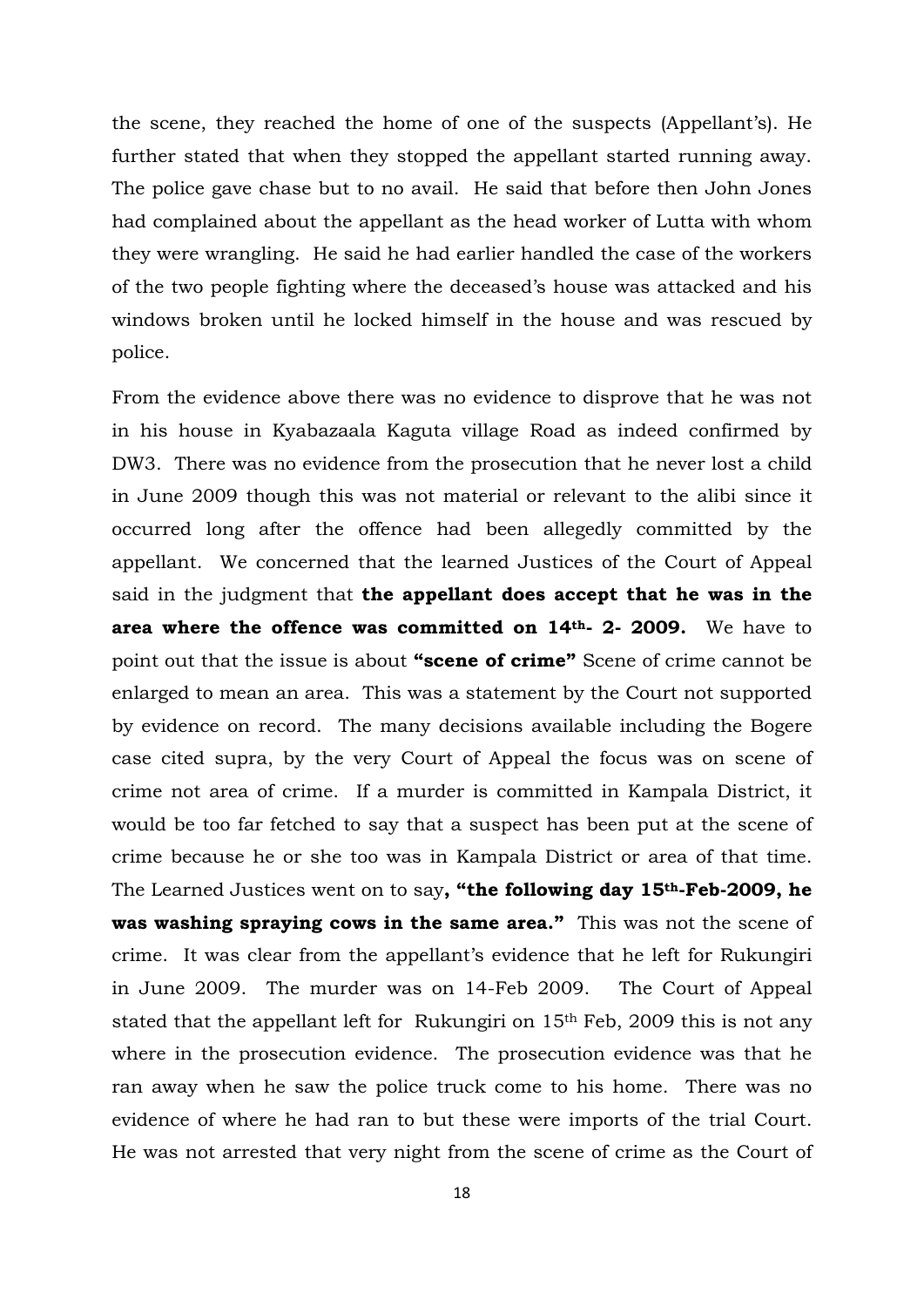Appeal stated. The deceased was attacked at about 10:00 p.m. and was taken to hospital around 11:00 p.m. or slightly after, and the police had been informed. There was no way the appellant could have been put squarely at the scene of crime in light of the evidence available on record. The alibi the appellant raised could not arise since he left his home in June 2009 when the offence was committed in February 2009.

The trial judge wrote as follows:-

**In addition to this evidence the conduct of the accused persons especially Kazarwa Henry point to behavior inconsistent with an innocent person. He saw a police truck coming to his home the day after the murder and he ran away or walked away fast, if you are to believe him. His version of why he moved in the opposite direction as police came to his home leaving his wife was cowardly act of a guilty person who well knew that his murder of an innocent person had caught up with him. His twist on why he ran away is intended to make a fool of Court and make it believe that he accused was walking away simply because a one Lubega had harassed him….. I am satisfied that he fled to Rukungiri to try and evade arrest after killing the deceased. His conduct after the murder and the fact that the dying declaration names him as stated by three witnesses places him squarely at the scene of crime.**

As we have already discussed in this judgment, the evidence of the weak dying declaration and un reliable evidence of PW4 which the trial judge as confirmed by the Court of Appeal had believed. There could not be proper identification of the appellant. The evidence of conduct or circumstances was so wanting that the appellant could not be put squarely at the scene of crime as the trial judge found and eventual confirmation by the Court of Appeal.

It is trite law which has been stated by this Court over and over again that the prosecution always has the burden to prove the case beyond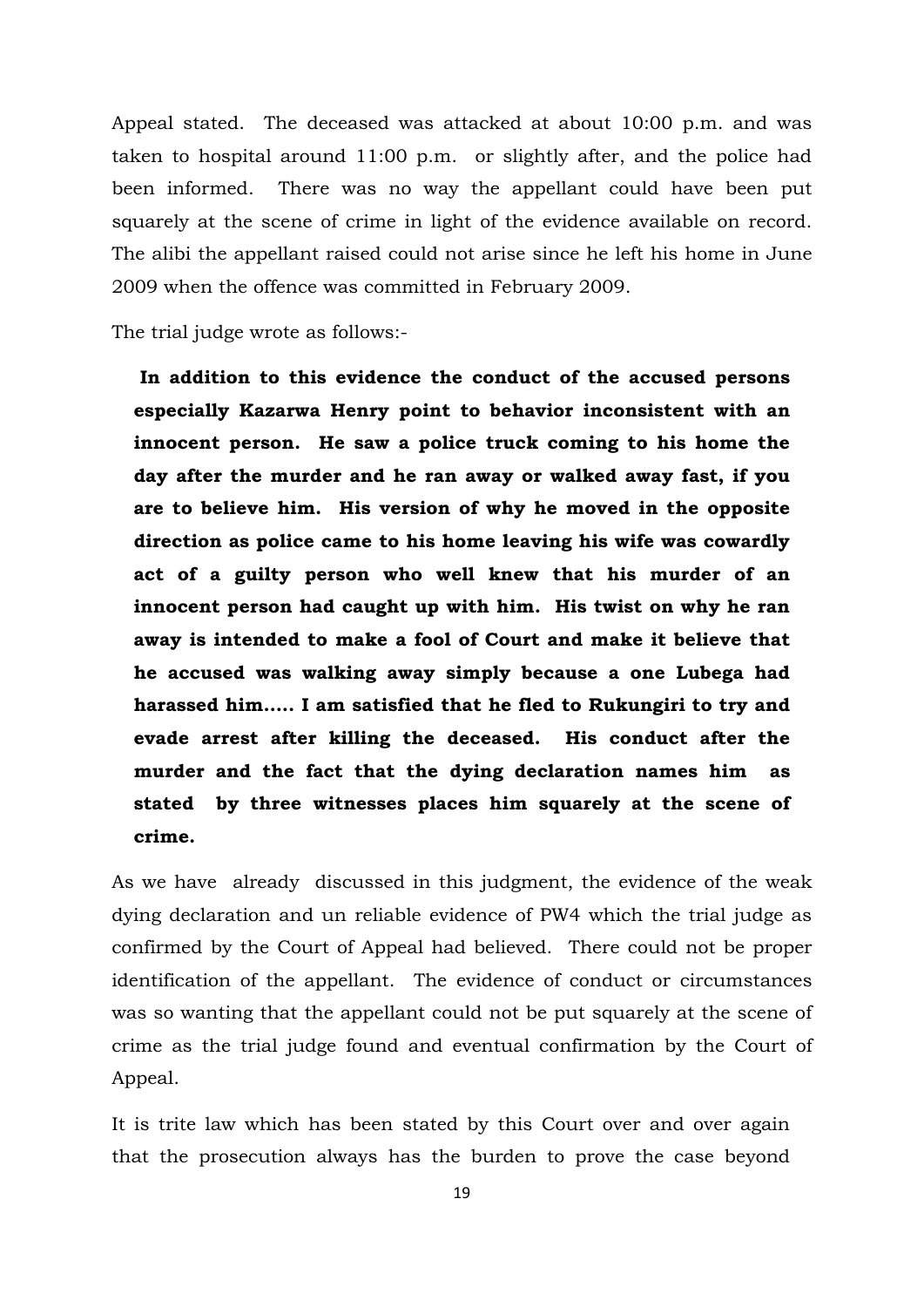reasonable doubt in order to bring the guilt of the accused person home. See **Sekitoleko v. Uganda [1967] EA 531, Justine Nankya v. Uganda SCCR Appeal No. 24 of 1995 (Unreported) citing with approval Okoth Okale v. R. (1955) E.A. 555** 

Those decisions emphasise also among others that an accused has no obligation to prove his innocence. Even where he or she opts to keep quiet throughout the trial or offers a very incredible defence, he or she can only be convicted upon the strength of the prosecution case against him or her.

This means that before an accused is convicted the trial judge has to see into it that the prosecution has proved its case to the required standard. In our view for the trial Court to have found that the conduct of the appellant amounted to circumstances which inferred that he put squarely at the scene of crime and was far fetched. This Court in many decisions have set the circumstances the judge have to consider and ensure that they exist before a conviction is entered. It was held: **In Simon Musoke Vs R [1958] EA 715:- "in a case depending exclusively or partially upon circumstantial evidence, the Court must before deciding upon a conviction find that, the inculpatory facts are incompatible with the innocence of the accused and incapable of explanation upon any reasonable hypothesis than that of guilt." See also Teper v. R. (2) AC 480 which held, "it is necessary before drawing the inference of the accused's guilt from the circumstantial evidence to be sure that there are no other co-existing circumstances which would weaken or destroy the inference." While Taylor on Evidence (11th Edn.) page 74 state "the circumstances must be such as to produce moral certainty to the exclusion of every reasonable doubt**."

Also part of the decision among other things in **Roria v. Republic [1967] EA 583 at page 584 D-E**. was

**"A conviction resting entirely on identity invariably causes a degree of uneasiness and as Lord Gardner LC said in House of Lords there may be a case in which identity is in question and if**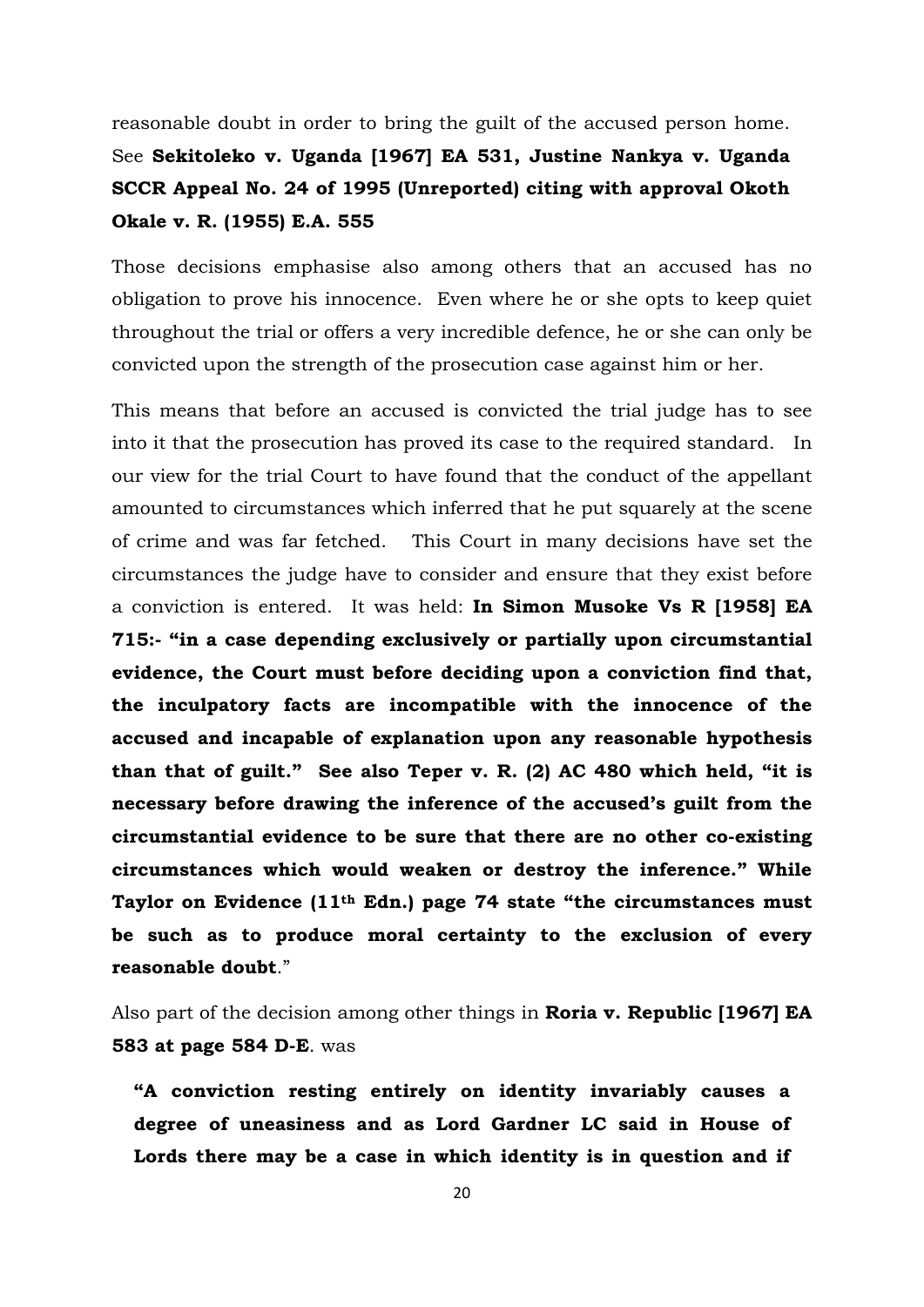**any innocent people are convicted today I should think that in nine cases out of ten – if they are as many as ten – it is on a question of identity. That danger is of course greater when the only evidence against the accused person is identification by one witness and although no one would suggest that a conviction based on such identification should never be upheld, it is the duty of this Court to satisfy itself that in all circumstances it is safe to act on such identification."**

The circumstances the trial Court relied on were that the appellant walked away or run away when he saw the Police come to his house. But this was the next day after the murder and many hours after. It was not the night of the murder.

Besides the appellant in his testimony stated that he went to Rukungiri in June 2009 to burry his daughter. There was no evidence by the prosecution to discredit or shake it. These were four months after the murder. One has to assume that those four months the appellant was in Lyantonde at his place of work.

The material and relevant issue was the scene of crime whether there was evidence placing him at the scene of crime, i.e. the particular place where the attack was done.

In regard to the inconsistencies in the prosecution evidence which could not have been overlooked by the trial Judge and also by the learned Justices of the Court of Appeal, the evidence of PW3, PW4and PW5 as a whole was inconsistent in the material particulars of the case as already discussed in this judgment.

These inconsistencies were major and deliberate lies to Court. The prosecution through PW10 and PW11 adduced evidence of the wrangles between the workers of Ronald Lutta and one George. Also the appellant and DW3 testified about them. There were police cases that ended in Court. The appellant had been arrested only 2 (two) days before the attack on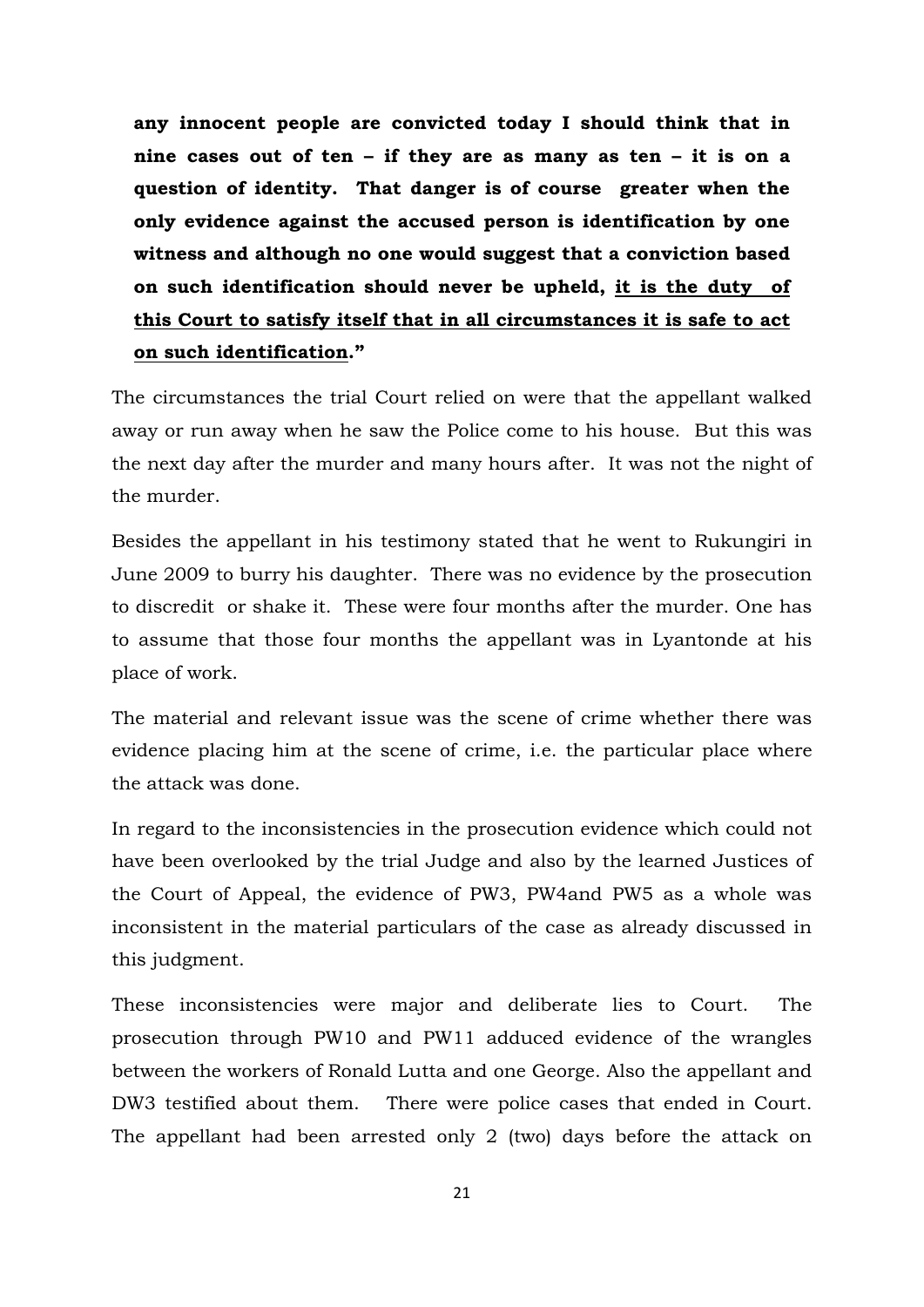Kyakabale. There was no evidence to prove that it was the wrangles which culminated in Kyakabale's attack which resulted into his death.

The law on inconsistencies and contradictions have been stated over and over again by this Court. In **the Bumbakali Lutwama and 4 others SC Cr. Appeal No. 38 of 1989** (unreported) citing with approval **Alfred Tejar v. Uganda Cr. Appeal No. 167 of 1969 EACA** (unreported) it was held among others that "**inconsistencies and contradictions in the prosecution case may be ignored if they are minor or do not point to deliberate untruthfulness on the part of the prosecution witnesses ….."** The learned Justices of the Court of Appeal ought to have reappraised this evidence. If they had done so, they would not have confirmed the trial Court's conviction.

Accordingly we find that the Learned Justices of the Court of Appeal erred in Law and fact when they failed to properly reappraise the evidence before the Leaned trial Judge which resulted into wrongly confirming the appellant's conviction.

The second ground of appeal was to the effect that the learned Justices failed to re-evaluate mitigation of sentence basing on the circumstances of the case and wrongly dismissed the appellant's appeal against the sentence of life imprisonment. We perused the High Court record regarding sentencing proceedings recorded on the 28-4-2011. At page 45 the trial Judge only mentioned Nyakahangura  $(A<sub>1</sub>)$  and gave reasons for imposing the sentence of life imprisonment. He wrote:

**"I have noted the reasons and pleas of leniency in mitigation. I have borne in mind the gravity of the offence committed by the convicts. They are each sentenced to life imprisonment.** 

#### **Right of appeal against conviction and sentence explained."**

In the Court of Appeal the appellant had 4 grounds of appeal, namely

(1) The trial Judge erred in law and fact when he relied on the dying declaration adduced by the prosecution to convict the appellant.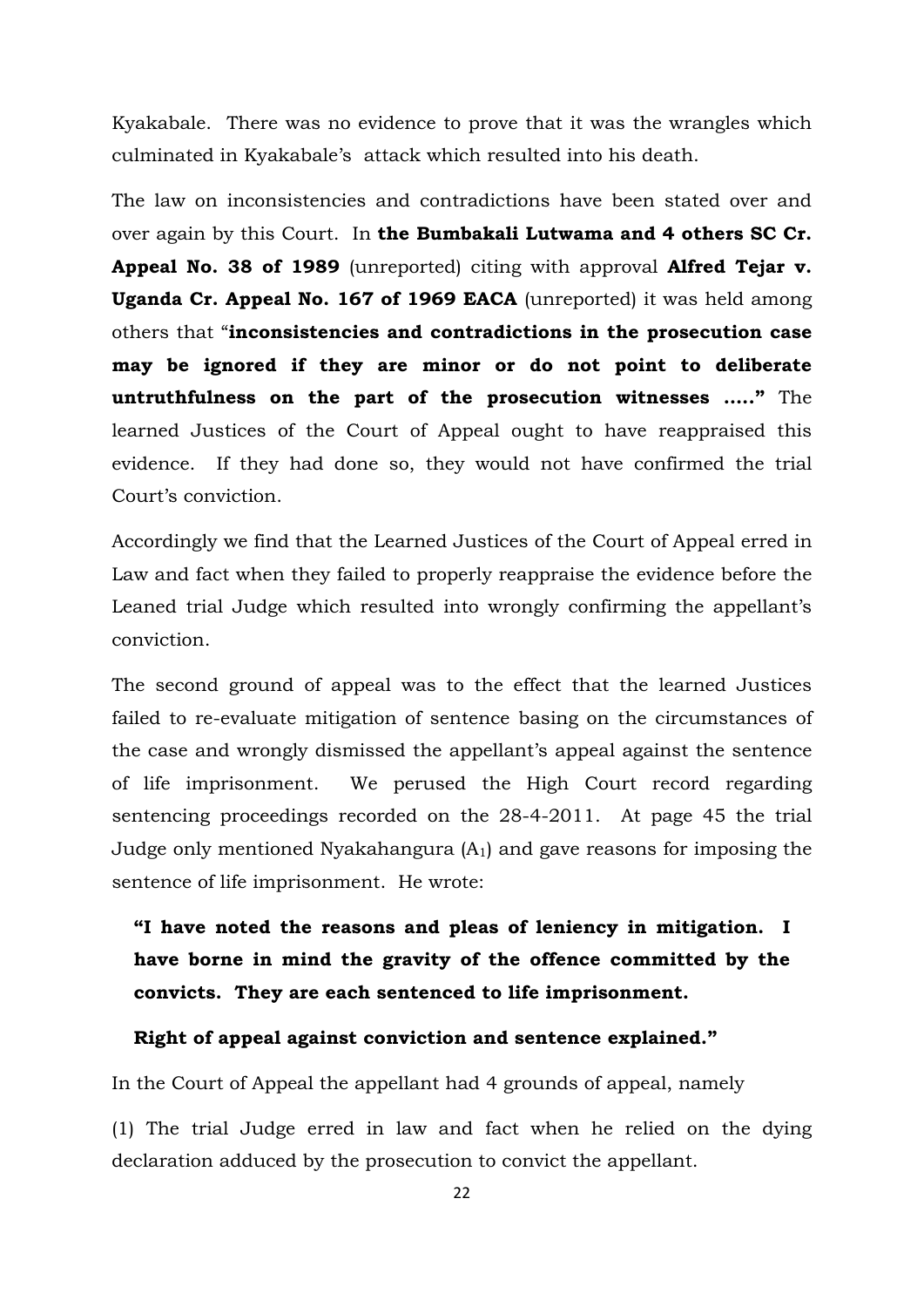(2) The trial Judge erred in law and fact when he ignored the appellants alibi and convicted him of murder.

(3) The trial Judge erred in law and fact when he did not properly evaluate the evidence before Court thereby arriving at the wrong decision.

(4) The trial Judge erred in law when he disregarded Rules of Evidence and procedure thereby rendering the whole trial irregular and a nullity. The appellant prayed for orders that

(a) The appeal be allowed and the judgment of the High Court be quashed and set aside.

(b) The conviction and sentence of the appellant be set aside.

It is apparent that, failure by Court of Appeal to re-evaluate mitigation of sentence basing on the circumstances of the case, was not a ground before the Court of Appeal. We cannot therefore fault the Learned Justices for a matter that was not before them. The appellant's prayer was to have the conviction and sentence set aside. We accept Counsel for the respondent's submissions on this ground. This ground would fail.

Be as it may we are compelled to say something about the way the trial Judge handled the sentencing proceedings. There was no mention of mitigation of sentence. There was a misdirection in law by the learned Justices of the Court of Appeal to have failed to direct themselves on the issue of sentencing when it had been part of the prayers. The judgment of the Court of Appeal simply stated: **I find that conviction was based on proper analysis of the available evidence by the trial Judge. I found no merit in this appeal and accordingly dismiss it. The conviction of the trial Judge is upheld and sentence imposed is confirmed**.

The Learned Justices of Court of Appeal caused a miscarriage of justice, therefore when they confirmed the sentence without properly analysing the judgment and sentencing procedure of the trial judge to appreciate how the sentence came about. They also didn't give reasons for their upholding the sentence of life imprisonment for the rest of natural life of the appellant.